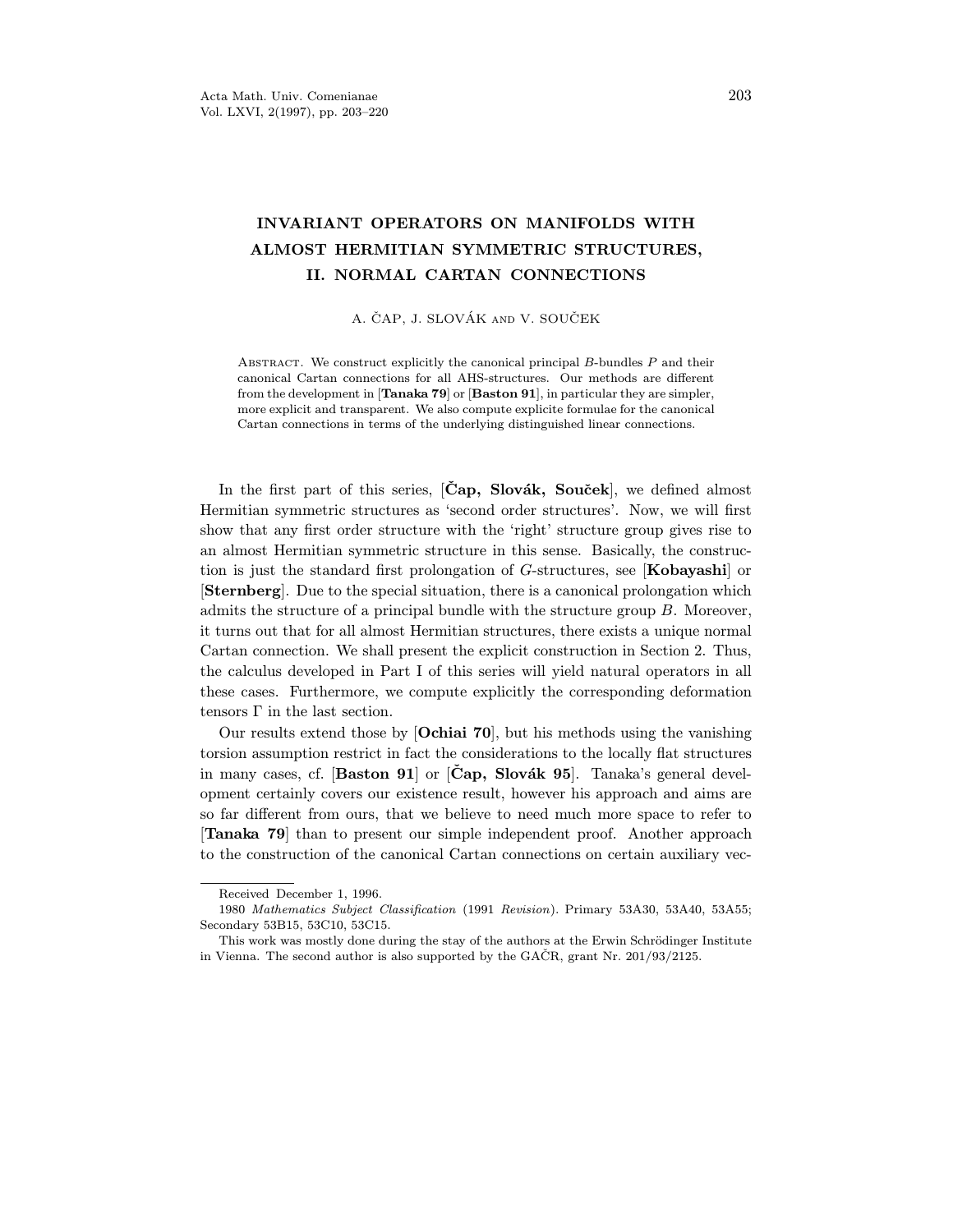tor bundles, thus avoiding the construction of the prolongation, can be found in [Baston 91].

In the sequel, we shall use the notation and results from Part I of this series of papers, the citations like I.2.3 mean the corresponding items in that part. papers, the citations like I.2.3 mean the corresponding items in that part.

### 1 The Prolongation of First Order Structures

**1.1.** Let us recall the setting we work in from the first part of this series of papers: We start from a connected semisimple real Lie group  $G$  whose Lie algebra  $\mathfrak g$  is equipped with a grading  $\mathfrak g = \mathfrak g_{-1} \oplus \mathfrak g_0 \oplus \mathfrak g_1$ . By B we denote the closed (parabolic) subgroup corresponding to the Lie subalgebra  $\mathfrak{b} = \mathfrak{g}_0 \oplus \mathfrak{g}_1$ , further we have the closed subgroup  $B_0 \subset B$  corresponding to  $\mathfrak{g}_0$  and the closed normal we have the closed subgroup  $\pm 0 \leq x$  corresponding to  $\sigma$ . Then it is known that  $\mathcal{L}_{\text{max}}$  of  $\mathcal{L}_{\text{max}}$  of  $\mathcal{L}_{\text{max}}$  of  $\mathcal{L}_{\text{max}}$  is the is known that is known that is known that is known that is known that is known that is known that is known that is known that is known that is known

- 
- (1)  $\mathfrak{g}_0$  is reductive with one-dimensional center<br>(2) the map  $\mathfrak{g}_0 \to \mathfrak{gl}(\mathfrak{g}_{-1})$  induced by the adjoint representation is the inclusion of a subalgebra and an irreducible representation
- (3) the Killing form identifies  $\mathfrak{g}_1$  as a  $\mathfrak{g}_0$  module with the dual of  $\mathfrak{g}_{-1}$ .
- (4) the restrictions of the exponential map to  $\mathfrak{g}_1$  and  $\mathfrak{g}_{-1}$  are diffeomorphisms onto the corresponding closed subgroups of  $G$ .
- (5)  $B_0 \cap B_1 = \{e\}$
- $(6)$  B is the comid (e)  $B = 1 + 8$  and semidirect product of B<sub>0</sub> and B<sub>1</sub>,

see [Ochiai, Sections 3 and 6].<br>Examples of such Lie algebras and the corresponding structures can be found in I.3.3. In particular recall that there are the classical projective structures, which occur in this picture as the extremal case of an almost Grassmannian structure. occur in this picture as the extremal case of an almost Grassmannian structure. The projective structures behavior rather exceptionally and we will have to treat them separately.

**1.2.** Our starting point is a first order  $B_0$ -structure on a smooth manifold M of dimension  $m = \dim(\mathfrak{g}_{-1})$ , so assume that we have given a principal  $B_0$  bundle  $D_{\alpha}$  is  $M$  together with a soldening form  $A_{\alpha} \in \Omega^{1}(D_{\alpha}, \alpha_{\alpha})$  which is strictly  $P_0 \to M$  together with a **soldering form**  $\theta_{-1} \in \Omega^1(P_0, \mathfrak{g}_{-1})$  which is strictly<br>herizontal i.e. its kernal in each tangent space is precisely the vertical tangent horizontal, i.e. its kernel in each tangent space is precisely the vertical tangent space, and  $B_0$  equivariant, so  $(r^b)^*\theta_{-1} = \text{Ad}(b^{-1}) \circ \theta_{-1}$ . This is equivalent to space, and B<sub>0</sub> equivariant, so  $(r\cdot)\theta_{-1} = \text{Ad}(b\cdot\theta) \circ \theta_{-1}$ . This is equivalent to <br>*P*, being a reduction of the (first order) frame bundle  $P^1M$  of  $M$  of 1.2.6. Now  $P_0$  being a reduction of the (first order) frame bundle P M of M, cf. 1.3.6. Now<br>consider the tengent bundle  $TP$ , the vertical subbundle  $VP$ , and the quotient consider the tangent bundle TP<sub>0</sub>, the tangent bundle  $TP_0$  and the vertical subbundle  $TP_0/VP_0$ . The fundamental vector field map gives a trivialization  $VP_0 \cong P_0 \times q_0$ , while the soldering form induces a trivialization  $TP_0/VP_0 \approx P_0 \times q_0$ .

 $P_0 \times \mathfrak{g}_0$ , while the soldering form induces a trivialization  $TP_0/VP_0 \simeq P_0 \times \mathfrak{g}_{-1}$ .<br>For a point  $u \in P_0$  consider a linear isomorphism  $\varphi \colon \mathfrak{g}_{-1} \oplus \mathfrak{g}_0 \to T_u P_0$  which is compatible with the two trivializations from above, i.e. such that  $\varphi(0, A) = \zeta_A(u)$ and  $\theta_{-1}(u)(\varphi(X,A)) = X$ . Via  $\varphi$  the exterior derivative  $d\theta_{-1}(u)$  gives rise to a mapping  $\mathfrak{g}_{-1}\wedge \mathfrak{g}_{-1}\to \mathfrak{g}_{-1}$ , defined by  $(X, Y)\mapsto d\theta_{-1}(u)(\varphi(X, 0), \varphi(Y, 0)),$  and we mapping  $g-1 \wedge g-1$  ,  $g-1$ , defined by  $(2, y - 1) \wedge m-1$ (u)( $y(x-y)$ ,  $y(y-y)$ , and we view this mapping as  $\iota_{\varphi} \in \mathfrak{g}_{-1} \wedge \mathfrak{g}_{-1} \otimes \mathfrak{g}_{-1}$ , and call it the torsion of  $\varphi$ . Now let  $\varphi$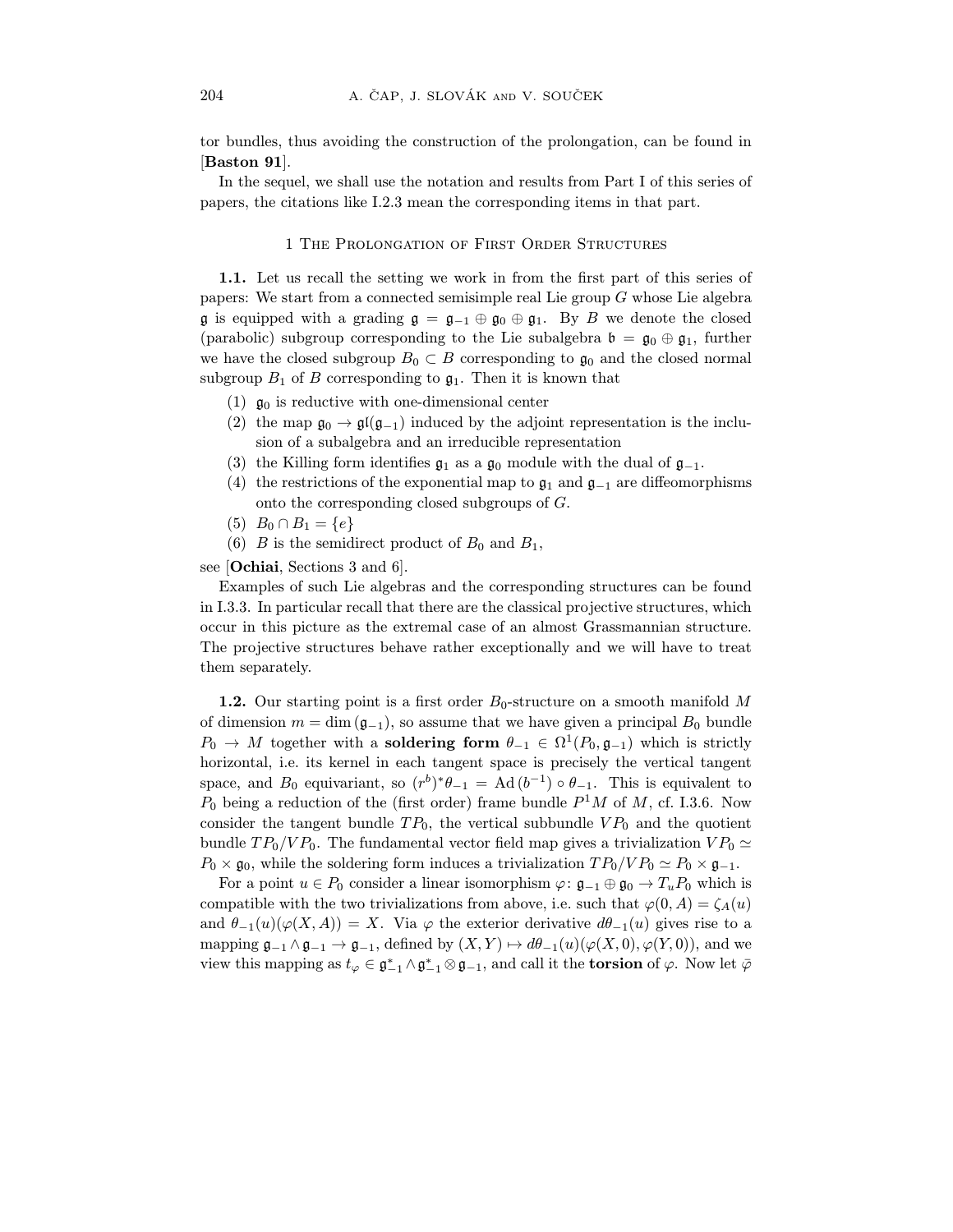be another isomorphism compatible with the trivializations. Then there is a linear<br>map  $\psi: \mathfrak{g}_{-1} \to \mathfrak{g}_0$  such that  $\overline{\varphi}(X, A) - \varphi(X, A) = \zeta_{\psi(X)}(u)$ . The difference between  $m_{\alpha}$  approximated that  $\theta$   $(\alpha)$  and  $\theta$  of  $(\alpha)$ ,  $\alpha$ ) are between  $\alpha$ . the corresponding maps constructed using  $m = 1(u)$  can be easily computed:

Lemma. In this situation we have:

$$
d\theta_{-1}(u)(\bar{\varphi}(X,0),\bar{\varphi}(Y,0)) - d\theta_{-1}(u)(\varphi(X,0),\varphi(Y,0)) = -[\psi(X),Y] + [\psi(Y),X].
$$

 $\sum_{i=1}^{N} P_i(x) = \sum_{i=1}^{N} P_i(x)$  and the fact the  $\sum_{i=1}^{N} P_i(x) = \sum_{i=1}^{N} P_i(x)$  $\mathfrak{z}_{\psi(\mathbf{A})}(\cdot)$  the difference can be expressed as

$$
d\theta_{-1}(u)(\zeta_{\psi(X)}, \varphi(Y,0)) + d\theta_{-1}(u)(\varphi(X,0), \zeta_{\psi(Y)}) + d\theta_{-1}(u)(\zeta_{\psi(X)}, \zeta_{\psi(Y)}).
$$

Since  $\theta_{-1}$  is horizontal and the Lie bracket of vertical vector fields is vertical, the last term vanishes. On the other hand, the infinitesimal version of the  $B_0$ equivariancy of  $\theta_{-1}$  is clearly  $\mathcal{L}_{\zeta_A}\theta_{-1} = -\text{ad}(A) \circ \theta_{-1}$ , and again by horizontality this reduces to  $i_{\zeta_A} d\theta_{-1} = -ad(A) \circ \theta_{-1}$ . Applying this we see that the first term the state of  $\frac{1}{A}$  def  $\frac{1}{A}$   $\frac{1}{A}$   $\frac{1}{A}$   $\frac{1}{A}$   $\frac{1}{A}$   $\frac{1}{A}$   $\frac{1}{A}$   $\frac{1}{A}$   $\frac{1}{A}$   $\frac{1}{A}$   $\frac{1}{A}$   $\frac{1}{A}$   $\frac{1}{A}$   $\frac{1}{A}$   $\frac{1}{A}$   $\frac{1}{A}$   $\frac{1}{A}$   $\frac{1}{A}$   $\frac{1}{A}$   $\frac{$  $f(x) = \frac{f(x) - f(x)}{f(x) - f(x) - f(x) - f(x)}$  =  $\frac{f(x) - f(x) - f(x)}{f(x) - f(x)}$  for the similar similar  $f(x) = \frac{f(x) - f(x)}{f(x) - f(x)}$ second term.  $\Box$ 

There is a canonical map  $\sigma$  from  $L(\mathfrak{g}_{-1}, \mathfrak{g}_0) \simeq \mathfrak{g}_{-1} \otimes \mathfrak{g}_0$  to  $\mathfrak{g}_{-1}^+ \wedge \mathfrak{g}_{-1}^+$ composition of the alternation in the first two factors with the map induced by composition  $\alpha$  the alternation in the first two factors with the first two factors with the first two factors with the first two factors  $\alpha$  to  $\alpha^* \otimes \alpha$  defined from 1.1(2). Hence the map the lemma the inclusion  $\mathfrak{g}_0 \to \mathfrak{g}_{-1} \otimes \mathfrak{g}_{-1}$  obtained from 1.1(2). Using this map, the lemma<br>shows just save that above just says that

$$
d\theta_{-1}(u)(\overline{\varphi}(X,0),\overline{\varphi}(Y,0)) - d\theta_{-1}(u)(\varphi(X,0),\varphi(Y,0)) = -\partial(\psi)(X,Y).
$$

Thus the above construction gives rise to a well defined function

$$
P_0 \to (\mathfrak{g}_{-1}^* \wedge \mathfrak{g}_{-1}^* \otimes \mathfrak{g}_{-1})/\partial (\mathfrak{g}_{-1}^* \otimes \mathfrak{g}_0),
$$

called the structure function of the  $B_0$ -structure.

1.3. The map  $\sigma : \mathfrak{g}_{-1} \otimes \mathfrak{g}_0 \to \mathfrak{g}_{-1} \wedge \mathfrak{g}_{-1}$ <br>the Spencer cohemology the cohemology in the Spencer cohomology, the cohomology of the abelian Lie algebra  $\mathfrak{g}_{-1}$  with values in the representation  $\mathfrak{g}$ . It is a crucial fact for the computation of this cohomology that there is an adjoint  $\partial^* : \mathfrak{g}_{-1}^* \wedge \mathfrak{g}_{-1}^* \otimes \mathfrak{g}_{-1} \to \mathfrak{g}_{-1}^* \otimes \mathfrak{g}_0$ , defined by cohomology that there is an adjoint  $\sigma : \mathfrak{g}_{-1} \wedge \mathfrak{g}_{-1} \otimes \mathfrak{g}_{-1} \to \mathfrak{g}_{-1} \otimes \mathfrak{g}_0$ , defined by<br>  $(\partial^* \varphi)(X) = \sum_i [Z^i, \varphi(X_i, X)],$  where  $\{X_i\}$  is a basis of  $\mathfrak{g}_{-1}$  and  $Z^i$  is the dual<br>
basis of  $\sigma$  $\partial^*$  is the edicint of  $\partial$ , see  $[**Orbini Proposition 4.2**]$ . Thus the learnal  $Ker(\partial^*)$  is a  $\hat{O}^{\bullet}$  is the adjoint of  $\hat{O}$ , see [Ochiai, Proposition 4.2]. Thus the kernel Ker( $\hat{O}^{\bullet}$ ) is a complementary subgrass to the image of  $\hat{A}$ complementary subspace to the image of  $\partial$ .<br>Note that all spaces occurring in the above considerations are in fact  $\mathfrak{g}_0$ -modules.

 $\frac{1}{10}$  and  $\frac{1}{10}$  are  $\frac{1}{10}$  and  $\frac{1}{10}$  and  $\frac{1}{10}$  are in fact homomorphisms of  $\alpha$ , modules. It is easy to verify that both ∂ and ∂∙ are in fact homomorphisms of  $\mathfrak{g}_0$ -modules.<br>In porticular, this implies that  $K\alpha(\partial^*)$  is even a complementary  $\sigma$ , module to the In particular, this implies that  $\text{Ker}(\partial^*)$  is even a complementary  $\mathfrak{g}_0$ -module to the image of  $\partial$ . This will be crucial in the sequel.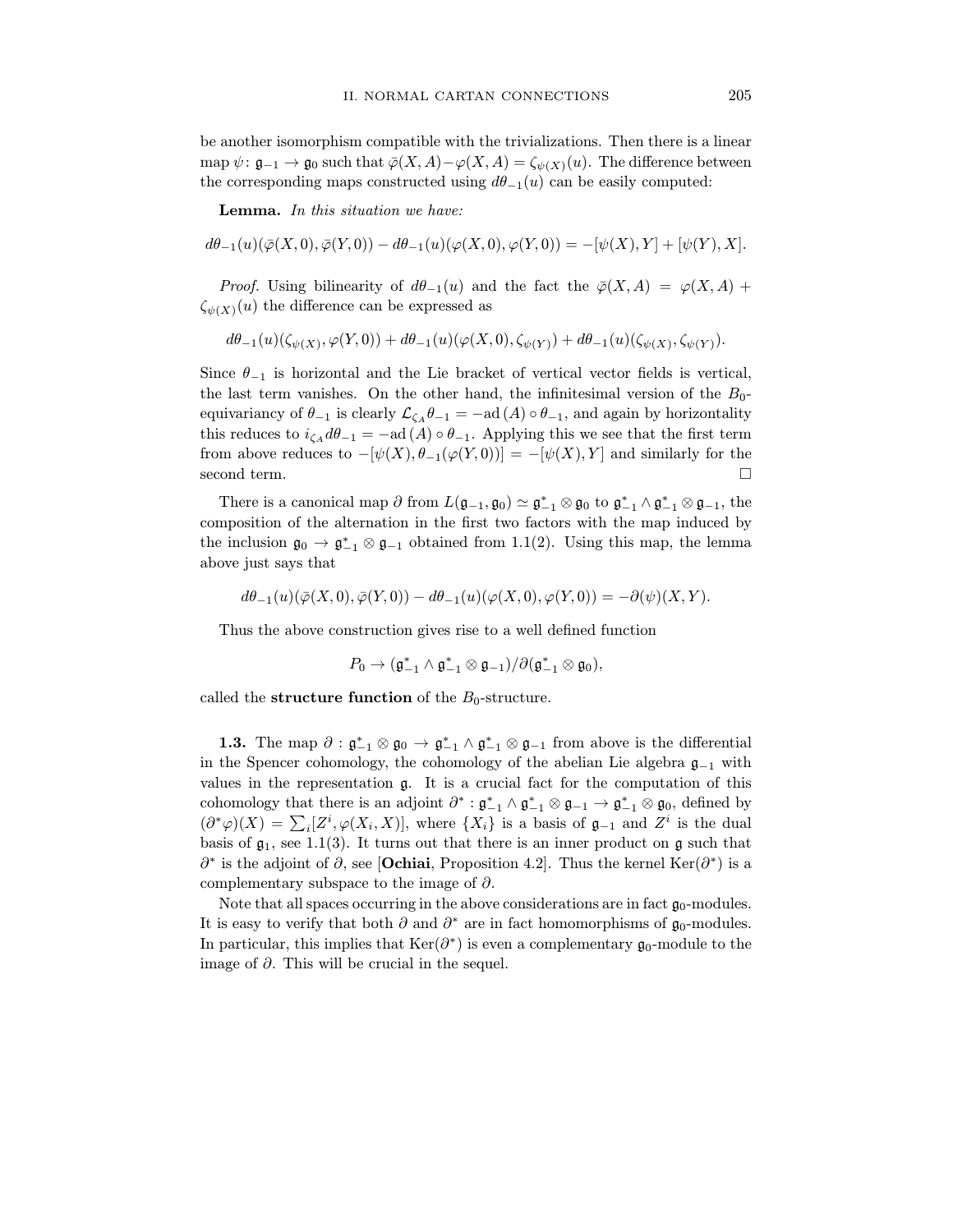1.4. Now we define P to be the set of all linear isomorphisms  $\gamma \cdot g_{-1} \oplus g_0$  $T_uF_0$  as in 1.2 such that  $\sigma'(t\varphi) = 0$ . It is easy to see that for each  $u \in F_0$  such  $\alpha$  actually exist as follows. Take any  $\alpha$  stigfying the conditions of 1.2. Then  $\varphi$  actually exist as follows: Take any  $\varphi$  satisfying the conditions of 1.2. Then, as Ker $(\partial^*)$  is complementary to Im $(\partial)$ , there is a linear map  $\psi \in \mathfrak{g}_{-1}^* \otimes \mathfrak{g}_0$  such as Ker(∂⋅) is complementary to Im(∂), there is a linear map  $\psi \in \mathfrak{g}_{-1} \otimes \mathfrak{g}_0$  such<br>that  $\partial^*(d\theta_{-1}(u)(\varphi(X,0),\varphi(Y,0)) + (\partial\psi)(X,Y)) = 0$ . (In fact the image of  $\psi$ <br>under  $\partial$  is uniquely determined). Then are immediat  $\frac{d}{dx} \lim_{x \to 0} \frac{d}{dx} \left( \frac{d}{dx} \right) \left( \frac{d}{dx} \right)$  ( $\frac{d}{dx} \left( \frac{d}{dx} \right)$ ) Then ene immediately verifies that  $\overline{d}(X, A) \leftarrow$  $\varphi(X, A) + \zeta_{\psi(X)}(u)$  satisfies the condition.

Next take an element  $b \in B$ . Viewing b as an element of G we have the adjoint action Ad  $(b)$ :  $\mathfrak{g} \to \mathfrak{g}$ , and since Ad  $(\exp(Z)) \cdot X = X + [Z, X] + 1/2[Z, [Z, X]] + \dots$ (cf. I.3.8), we see that  $\mathfrak{g}_1$  is stable under this adjoint action, so we get an induced  $\sum_{i=1}^{n}$  is stable under the under the under the under the stability action. linear automorphism Ad (b) of the space  $\mathfrak{g}/\mathfrak{g}_1 \simeq \mathfrak{g}_{-1} \oplus \mathfrak{g}_0$ .<br>For  $h \subset B$  denote by h, the close of h in  $B/B \sim B$ .

For  $b \in B$  denote by  $b_0$  the class of b in  $B/B_1 \simeq B_0$ . Then for an element  $\varphi$ :  $\mathfrak{g}_{-1}\oplus\mathfrak{g}_0\to T_uP_0$  of P we define  $\varphi\cdot b:\mathfrak{g}_{-1}\oplus\mathfrak{g}_0\to T_u\cdot b_0P_0$  by  $\varphi\cdot b:=Tr^{b_0}\circ\varphi\circ\mathrm{Ad}(b),$ where  $r^{b_0}$  denotes the principal right action of  $b_0$  on  $P_0$ .

**1.5. Proposition.** This defines a free right action of  $B$  on  $P$ . In each case except the one of projective structures this action is also transitive on each fiber of the obvious projection  $P \to M$ .  $t_{\text{ref}}$  obvious projection  $P$   $\rightarrow$  M.

*Proof.* Let us first verify that  $\varphi \cdot b$  is again in P. So we have to compute

$$
d\theta_{-1}(u \cdot b_0)((\varphi \cdot b)(X,0),(\varphi \cdot b)(Y,0)),
$$

for elements  $X, Y \in \mathfrak{g}_{-1}$ . By  $B_0$ -equivariancy of  $\theta_{-1}$  this equals

$$
\mathrm{Ad}(b_0^{-1})(d\theta_{-1}(u)(\varphi(\mathrm{Ad}(b)\cdot(X,0)),\varphi(\mathrm{Ad}(b)\cdot(Y,0))))\,math>
$$

 $\sum_{i=1}^{n} \frac{1}{i}$   $\sum_{i=1}^{n} \frac{1}{i}$  for some  $\sum_{i=1}^{n} \frac{1}{i}$  and by  $\sum_{i=1}^{n} \frac{1}{i}$  there is a  $\sum_{i=1}^{n} \frac{1}{i}$  such that  $h_i = \alpha \mathbf{v}_i / 2$ .  $\frac{1}{\sqrt{2}}$ above we see that

$$
Ad (b) (X, 0) = Ad (b_0) Ad (exp (Z))(X, 0) = (Ad (b_0) X, Ad (b_0) [Z, X]),
$$

and thus  $\gamma$  (x  $(x, y)$  +  $\gamma$  +  $\gamma$  +  $\gamma$  +  $\gamma$  +  $\gamma$  +  $\gamma$  +  $\gamma$  +  $\gamma$  +  $\gamma$  +  $\gamma$  +  $\gamma$  +  $\gamma$  +  $\gamma$  +  $\gamma$  +  $\gamma$  +  $\gamma$  +  $\gamma$  +  $\gamma$  +  $\gamma$  +  $\gamma$  +  $\gamma$  +  $\gamma$  +  $\gamma$  +  $\gamma$  +  $\gamma$  +  $\gamma$  +  $\gamma$  +  $\gamma$  +  $t$ 

$$
d\theta_{-1}(u)(\varphi(\text{Ad}(b)\cdot(X,0)), \varphi(\text{Ad}(b)\cdot(Y,0)))
$$
  
=  $d\theta_{-1}(u)(\varphi(\text{Ad}(b_0)\cdot X, 0), \varphi(\text{Ad}(b_0)\cdot Y, 0))$   
+  $\text{Ad}(b_0)\cdot([[Z, X], Y] - [[Z, Y], X])$   
=  $d\theta_{-1}(u)(\varphi(\text{Ad}(b_0)\cdot X, 0), \varphi(\text{Ad}(b_0)\cdot Y, 0)).$ 

This shows that  $t_{\varphi \cdot b} = b_0 \cdot t_{\varphi}$ , so  $\partial^*(t_{\varphi \cdot b}) = b_0 \cdot \partial^*(t_{\varphi}) = 0$ , and hence  $\varphi \cdot b \in P$ .<br>Next, let us assume that  $\varphi \cdot b = \varphi$  for some  $\varphi \in P$  and  $b \in B$ . Then obviously

 $R_{\text{e}}$  since  $R_{\text{e}}$  acts froaly on  $R_{\text{e}}$ . So as before we may write  $b = \alpha w/(Z)$ . But  $\mathbf{E} = \mathbf{E} \mathbf{D}$  and  $\mathbf{D}$  acts freely on  $\mathbf{D}$ . But the matrix  $\mathbf{E} \mathbf{D}$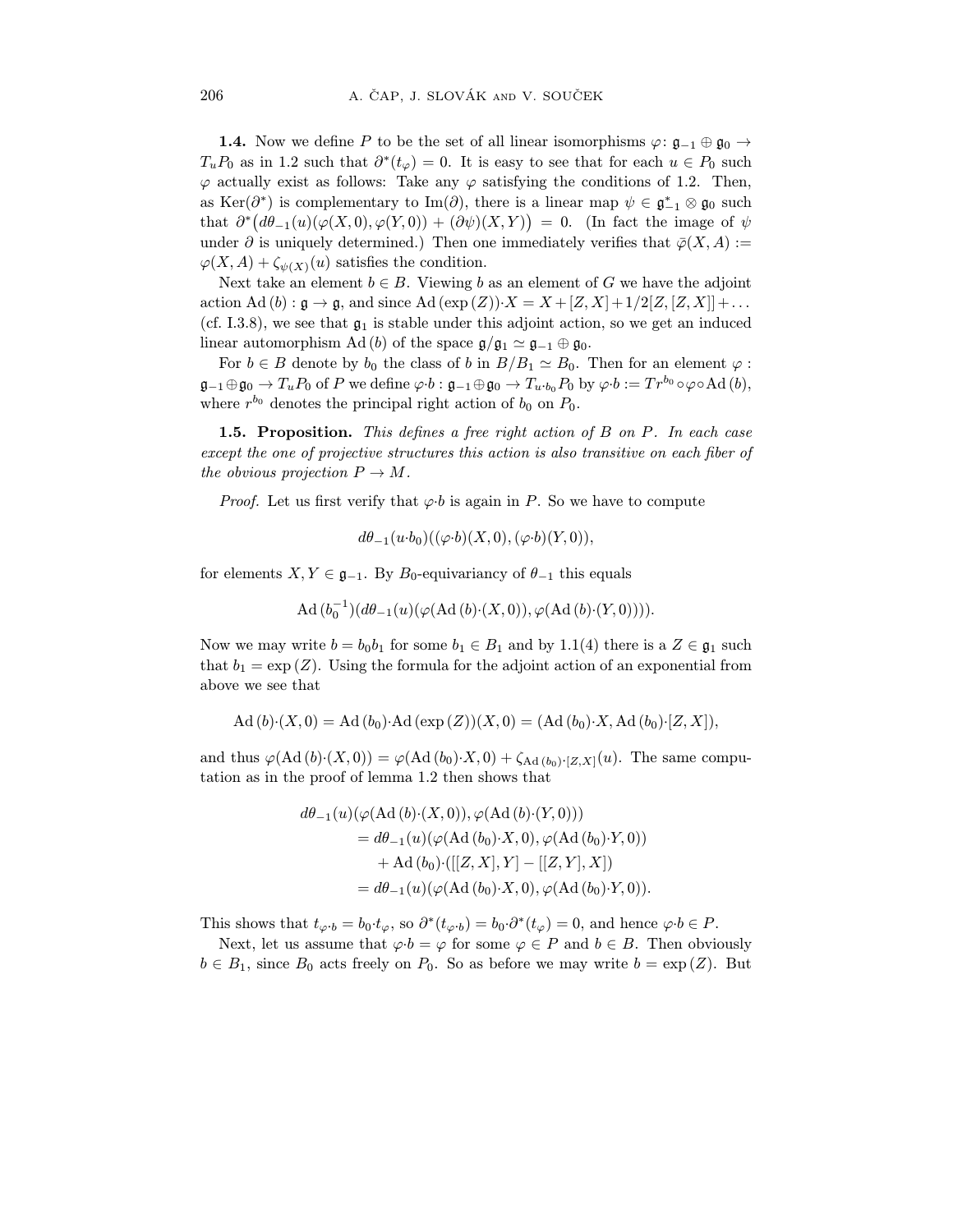then  $\varphi \cdot b = \varphi$  implies that  $[Z, X] = 0$  for all  $X \in \mathfrak{g}_{-1}$ , which implies  $Z = 0$  by 1.1(3).

Finally, to prove transitivity of the action it suffices to show that  $B_1$  acts transitive on each fiber of  $P \rightarrow P_0$ , since  $B_0$  acts transitive on each fiber of  $P_0 \to M$ . But for two maps  $\varphi, \bar{\varphi}$  in the same fiber we see from 1.2 that  $\bar{\varphi}(X, A) =$  $P(X, A) \perp \zeta$  (x) for same  $\psi \in \mathfrak{F}^*$ ,  $\otimes \mathfrak{F}$  and lamma 1.2 shares that if both  $\varphi(A, A) + \zeta_{\psi}(X)(u)$  for some  $\psi \in \mathfrak{g}_-$ <br>maps are in *P* we must have  $\partial(\psi) = 0$ maps are in P we must have  $\partial(\psi) = 0$ . But now in all cases except the projective one the corresponding Spencer cohomology group  $H^{1,1}(\mathfrak{g})$  is trivial, so there is a one the corresponding Spencer cohomology group  $H^{-1}(\mathfrak{g})$  is trivial, so there is a<br> $Z \subset \mathfrak{a}_{\text{c}}$  such that  $\psi = ad = \text{see}$  [Ochiai, Proposition 7.3]. Thus  $\bar{a} = \text{con}(\mathfrak{a})$  $Z \in \mathfrak{g}_1$  such that  $\psi = \text{ad }_Z$ , see [**Ochiai**, Proposition 7.3]. Thus  $\bar{\varphi} = \varphi \cdot \exp(Z)$ .  $\Box$ 

**1.6. The soldering form.** *i* From now on we exclude the projective case which we will discuss separately later. So  $P \rightarrow M$  is a principal *B*-bundle, and the proof of 1.5 also shows that  $p: P \to P_0$  is a principal  $B_1$ -bundle. Now we define on P a one-form  $\theta$  with values in  $\mathfrak{g}_{-1} \oplus \mathfrak{g}_0$  as follows: For a point  $\varphi \in P$ consider a tangent vector  $\xi \in T_{\varphi}P$ . Then  $Tp \xi$  is a tangent vector in  $T_{p(\varphi)}P_0$ and by definition  $\varphi$  is a linear isomorphism from  $\mathfrak{g}_{-1}\oplus \mathfrak{g}_0$  to this tangent space, so we may define  $\theta(\xi) := \varphi^{-1}(Tp \xi)$ . This form is called the **soldering form** or displacement form on P. The torsion T of  $\theta$  is defined by the structure or displacement form on P. The torsion T of  $\sim$  defined by the structure equation

$$
d\theta_{-1} = -[\theta_0, \theta_{-1}] + T.
$$

**Lemma.** The one form  $\theta$  has the following properties:<br>(1) the component  $\theta_{-1}$  is the pullback of the form from 1.2.

- 
- (2)  $\theta_0(\zeta_{Y+Z})=Y$  for all  $Y\in \mathfrak{g}_0, Z\in \mathfrak{g}_1$ .
- (2)  $\theta$  is  $P$  equivariant i.e.  $(n^b)*\theta = \Lambda$ (3) θ is B-equivariant, i.e.  $(r^{\mu})^{\mu} \theta = \text{Ad}(\theta^{-1}) \circ \theta$ , where Ad is the action from 1.4 from 1.4<br>(4) The torsion  $T$  is horizontal over  $M$  and can be viewed as a function in
- ( $\sim$ ) The torsion T is horizontal over M and can be viewed as a function in  $\cos D \star \wedge \alpha^* \otimes \alpha$  in Margarett  $\partial^* \circ T = 0$  $C^{\infty}(P, \mathfrak{g}_{-1} \wedge \mathfrak{g}_{-1} \otimes \mathfrak{g}_{-1}).$  Moreover,  $O^{\infty}I = 0.$

In particular  $(P, \theta)$  is a B-structure on M in the sense of I.3.4.

*Proof.* (1) is clear since  $\theta_{-1}(\varphi(X, A)) = X$ . For (2) note that  $\zeta_Z$  lies in the kernel of  $Tp$ , while  $\zeta_Y$  is mapped by  $Tp$  to the fundamental vector field on  $P_0$ corresponding to Y. Next,  $(3)$  follows immediately from the definition of the Bcorresponding to Y . Next,  $\frac{1}{2}$  and the feat that  $n \circ n^b = n^{b_0} \circ n$ . Finally  $i = m$  it  $Y \in \mathcal{Z}$  applied to action on P, and the fact that  $p \circ r = r \circ \circ p$ . Finally,  $i_{\zeta X}$  with  $X \in \mathfrak{g}_1$ , applied to any of the terms in the structure equation yields zero, while for  $X \in \mathfrak{g}_0$  we obtain

$$
i_{\zeta_X}(d\theta_{-1} + [\theta_0, \theta_{-1}]) = \mathcal{L}_{\zeta_X}\theta_{-1} + [i_{\zeta_X}\theta_0, \theta_{-1}] = 0
$$

by the equivariancy of  $\theta_{-1}$ . Now, we can define  $T(X, Y)(u)$  by evaluating the structure equation on arbitrary vectors  $\xi, \eta \in T_uP$  such that  $\theta_{-1}(\xi) = X$  and  $\theta_{\alpha}(n) = V$ . It remains to prove  $\theta^* \circ T = 0$  which can be done pointwise. So take  $\theta_{-1}(\eta) = Y$ . It remains to prove  $\theta^{\top} \circ T = 0$  which can be done pointwise. So take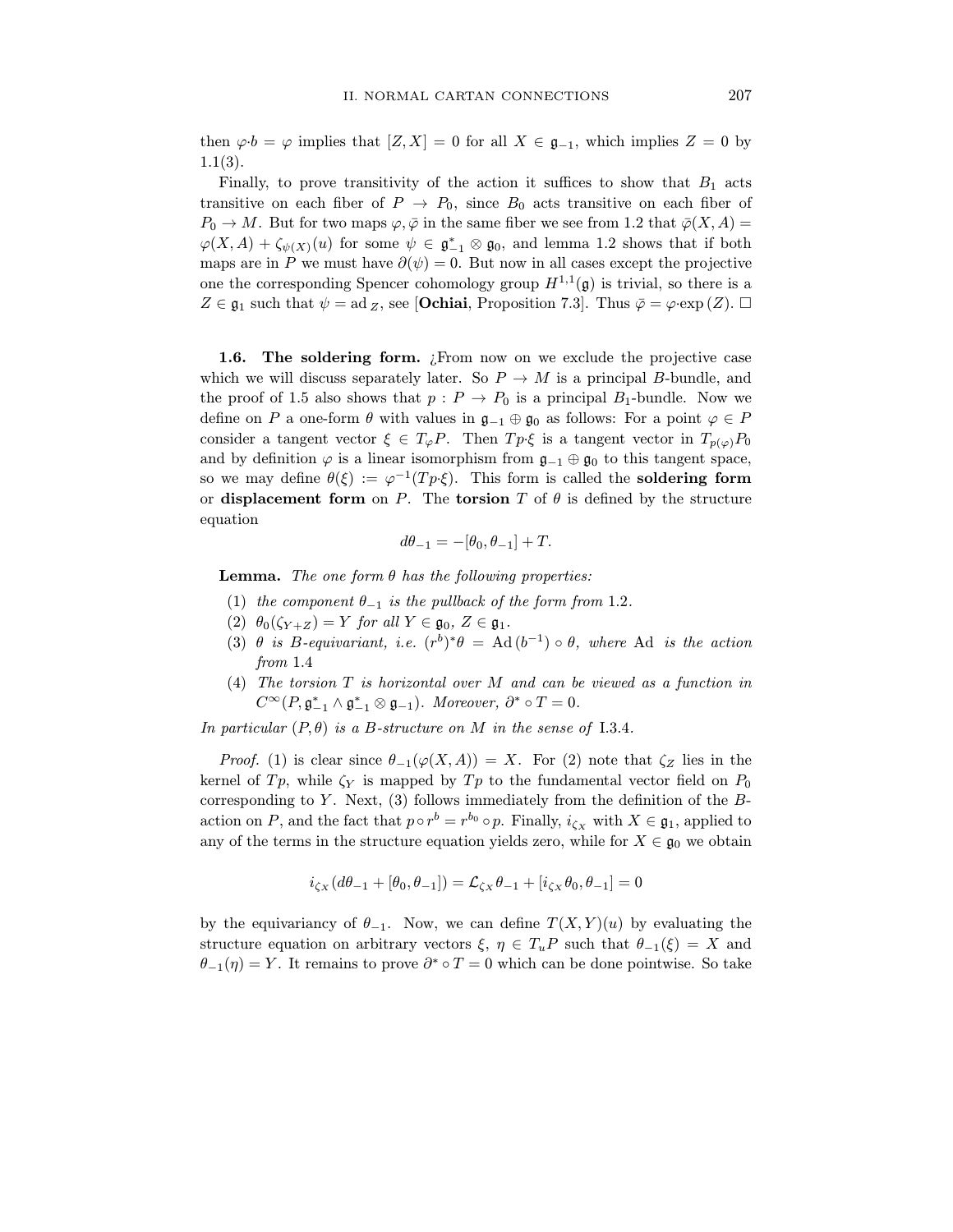$\phi$  = P and choose  $\xi$ ,  $\eta$  =  $\neg \phi$  so that  $T_F$ ,  $\xi$   $\eta$  (x),  $\eta$  and  $T_F$ ,  $\eta$   $\eta$  (x),  $T(x, y)$ . Then  $\theta$  (5)  $\theta$  by the construction. Using (1), we see that

$$
d\theta_{-1}(\xi,\eta) + [\theta_0,\theta_{-1}](\xi,\eta) = t_{\varphi}(X,Y) + 0.
$$

**1.7.** Consider a principal connection  $\gamma$  on  $P_0$ . Then at each point  $u \in P_0$  we get an isomorphism  $\mathfrak{g}_{-1} \oplus \mathfrak{g}_0 \to T_u P_0$  as in 1.2, defined by the soldering form  $\theta_{-1}$ get and it is  $\mathcal{L}_1 = \mathcal{L}_0$  +  $\mathcal{L}_1 = \mathcal{L}_0$  as in the soldering form  $\mathcal{L}_2 = \mathcal{L}_1$ and the connection form of  $\gamma$ . Thus we have the torsion  $\iota_{\gamma}: P_0 \to \mathfrak{g}_{-1} \wedge \mathfrak{g}_{-1} \otimes \mathfrak{g}_{-1}$ , which is in fact the frame form of the usual torsion of  $\gamma$ .<br>The connection  $\gamma$  is called **harmonic** if  $\partial^* \circ t_{\gamma} = 0$ . (The name harmonic is

due to the fact that the Spencer coboundary operator  $\partial$  is trivial on the space in due to the fact that the Spencer coboundary operator ∂ is trivial on the space in  $\mathbf{q}$  so that our condition is equivalent to harmonicity of the torsion.)

**Proposition.** There is a  $B_0$ -equivariant section  $\sigma: P_0 \to P$ , and the space of all such sections is in bijective correspondence with the space of all harmonic  $\mathbf{r}$  all such sections on  $\mathbf{p}$  . Moreover, it is an effect exact modeled on  $\Omega^{1}(M)$ principal connections on  $P_0$ . Moreover, it is an affine space modeled on  $\Omega$  (M),<br>the engage of and forms on M the space of one-forms on M.

 $\mathbb{R}^n$  and  $\mathbb{R}^n$  is that a global  $\mathbb{R}^n$  and  $\mathbb{R}^n$  and  $\mathbb{R}^n$  are geometric  $\frac{1}{\sqrt{1+\left(\frac{1}{\sqrt{1+\left(\frac{1}{\sqrt{1+\left(\frac{1}{\sqrt{1+\left(\frac{1}{\sqrt{1+\left(\frac{1}{\sqrt{1+\left(\frac{1}{\sqrt{1+\left(\frac{1}{\sqrt{1+\left(\frac{1}{\sqrt{1+\left(\frac{1}{\sqrt{1+\left(\frac{1}{\sqrt{1+\left(\frac{1}{\sqrt{1+\left(\frac{1}{\sqrt{1+\left(\frac{1}{\sqrt{1+\left(\frac{1}{\sqrt{1+\left(\frac{1}{\sqrt{1+\left(\frac{1}{\sqrt{1+\left(\frac{1}{\sqrt{1+\left(\frac{1}{\sqrt{1+\left(\frac{1}{\sqrt{1+\left$ 

argument.<br>Note fix  $N$  is that any principal connection  $\sqrt{P}$  splits the exact sequence sequence sequence sequence sequence sequence sequence sequence sequence sequence sequence sequence sequence sequence sequence sequence sequence sequen

$$
0 \to VP_0 \to TP_0 \to TP_0/VP_0 \to 0
$$

and thus gives rise to a linear isomorphism  $\varphi_u : \mathfrak{g}_{-1} \oplus \mathfrak{g}_0 \to T_u P_0$ , which satisfies the conditions of 1.2, in each point u.

Further, let us choose a  $B_0$ -module homomorphism  $\psi$  which is a right inverse  $\lim_{n \to \infty} \frac{1}{n} \lim_{n \to \infty} \frac{1}{n} \int_0^{\pi} \frac{1}{n} \, dx$  right in  $\lim_{n \to \infty} \frac{1}{n} \lim_{n \to \infty} \frac{1}{n} \lim_{n \to \infty} \frac{1}{n} \lim_{n \to \infty} \frac{1}{n} \lim_{n \to \infty} \frac{1}{n} \lim_{n \to \infty} \frac{1}{n} \lim_{n \to \infty} \frac{1}{n} \lim_{n \to \infty} \frac{1}{n} \lim_{n \to \infty} \frac{1}{n} \lim_{$ of  $\theta: \mathfrak{g}_{-1} \otimes \mathfrak{g}_0 \to \text{Im}(\theta) \subset \mathfrak{g}_{-1} \wedge \mathfrak{g}_{-1}$ connection  $\gamma$ , let f be the Im( $\partial$ )-part of the torsion  $t_{\gamma}$ , and consider the smooth map  $u \mapsto \varphi_u + \zeta_{\psi(f(u))}(u)$ . By the construction, this has values in P, since  $t_{\varphi+\zeta_{\psi\circ f}}=t_{\varphi}-\partial\circ\psi\circ f=t_{\varphi}-f$  by Lemma 1.2. Due to the equivariancy of  $\psi$ , this defines a  $B_0$ -equivariant section of  $P \to P_0$ . If the original connection  $\gamma$  was harmonic, then  $f = 0$  and the mapping  $u \mapsto \varphi_u$  itself is a  $B_0$ -equivariant section.

Any  $B_0$ -equivariant section  $\sigma: P_0 \to P$  can clearly be interpreted as a principal  $\sum_{i=1}^{\infty}$   $\sum_{i=1}^{\infty}$   $\sum_{i=1}^{\infty}$  P can consider  $\sum_{i=1}^{\infty}$  P can consider a principal connection  $\mathbf{r}$  on  $\mathbf{r}$  and  $\mathbf{r}$  and  $\mathbf{r}$  and  $\mathbf{r}$  and  $\mathbf{r}$ 

$$
(\sigma^*\theta)(u)(\xi) = \theta(\sigma(u))(T\sigma.\xi) = \sigma(u)^{-1}(\xi) \in \mathfrak{g}_{-1} \oplus \mathfrak{g}_0
$$

 $A$  part of the government of the government of the connection  $A$  and  $B(A)$  we obtain (wing  $1.6(1)$ ) Applying  $\sigma$  to the structure equation from 1.6(4) we obtain (using 1.6(1))

$$
d\theta_{-1} = -[\gamma, \theta_{-1}] + \sigma^*T,
$$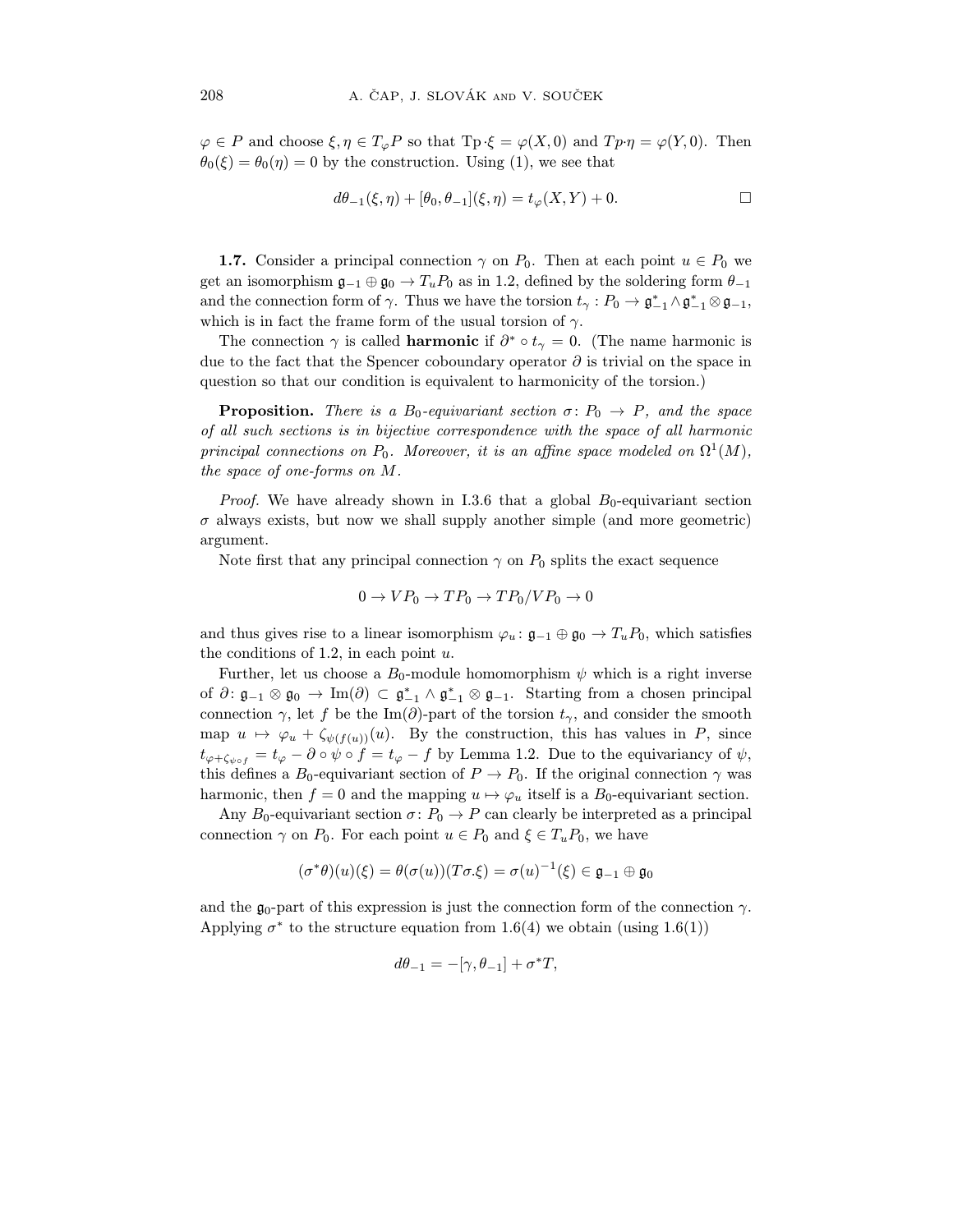so that  $\sigma^*T$  is the torsion of the principal connection  $\gamma$ . Thus  $\gamma$  is a harmonic connection.

Finally, if  $\sigma$  and  $\bar{\sigma}$  are two  $B_0$ -equivariant sections of  $P \to P_0$ , then there is a unique smooth map  $\tau: P_0 \to \mathfrak{g}_1$  such that  $\bar{\sigma}(u) = \sigma(u)$ . Since the sections unique smooth map  $\mathbf{p}_1 \cdot \mathbf{p}_0 = \mathbf{p}_1 \cdot \mathbf{p}_1$  such that  $\mathbf{p}_1(\mathbf{u}) = \mathbf{p}_1(\mathbf{u})$ . Since the sections are  $B_0$ -equivariant, we obtain  $\tau(u.b_0) = \text{Ad}(b_0^-) \cdot \tau(u)$ , so that  $\tau$  is a frame form<br>of a one form on M of a one-form on M.

**1.8.** The bundle P can be viewed as a subbundle of the frame bundle  $P^1P_0$  of  $P_0$ . In fact, a point  $\varphi \in P$  is by definition an isomorphism  $\mathfrak{g}_{-1} \oplus \mathfrak{g}_0 \to T_{p(\varphi)}P_0$ . Moreover, taking into account that  $P_0$  is a reduction of  $P^1M$  to the group  $B_0$ , we can view P as a reduction of  $P^1(P^1M)$  to the group B. In fact, it can be shown that this reduction has values in the second order frame bundle  $P^2M$  of M, if and that this reduction has values in the second order frame bundle  $P^2$  M of M, if and<br>only if the tergion of A vanishes, of  $\begin{bmatrix} \text{Slov\'e} \\ \text{Plov\'e} \end{bmatrix}$  but we will not pure<br>we this point only if the torsion of  $\frac{1}{2}$ ,  $\frac{1}{2}$  is the will not pursue that  $\frac{1}{2}$ .

**1.9. The projective case.** In this case the underlying first order structure is the whole  $P^1M$ , so it carries no information. Thus to get a *B*-structure in the sense of I.3.4 with harmonic torsion, one has to choose a reduction of the second order frame bundle  $P^2M$  to the appropriate group B. (Note that in this case order frame bundle  $P^2M$  to the appropriate group B. (Note that in this case  $\alpha: \mathfrak{g}_{-1} \otimes \mathfrak{g}_0 \to \mathfrak{g}_{-1} \wedge \mathfrak{g}_{-1} \otimes \mathfrak{g}_{-1}$  is surjective, so the harmonic connections are<br>exactly the tergion free energy exactly the torsion free ones.)

## 2. Canonical Cartan Connections

Our next task is to prove that in all but the very low dimensional cases, on all prolongations as constructed in the previous section, there is a canonical Cartan connection. Basically, this is a consequence of the fact that in these cases the next prolongation is trivial, so its soldering form is a Cartan connection. prolongation is trivial, so its soldering form is a Cartan connection.

**2.1.** Assume we have constructed the B-bundle  $P \to M$  with the soldering form  $\theta = \theta_{-1} \oplus \theta_0$  for a  $B_0$ -bundle  $P_0 \to M$  as above. As we have seen in 1.8 this is in fact a  $B_1$  structure on  $P_0$ , so we can try to apply the same construction as above to this structure using the additional information we have in this case.

The starting point is to consider for  $\varphi \in P$  linear isomorphisms The starting point is to consider for  $\gamma \in \mathbb{R}$  interactional primaries

$$
\Phi\colon \mathfrak{g}_{-1}\oplus\mathfrak{g}_0\oplus\mathfrak{g}_1\to T_\varphi P
$$

 $\frac{1}{2}$  and  $\frac{1}{2}$  ( $\frac{1}{2}$ ,  $\frac{1}{2}$ ,  $\frac{1}{2}$ )  $\frac{1}{2}$  ( $\frac{1}{2}$ ,  $\frac{1}{2}$ ) (here we use the fine  $\frac{1}{2}$   $\frac{1}{2}$   $\frac{1}{2}$   $\frac{1}{2}$   $\frac{1}{2}$   $\frac{1}{2}$   $\frac{1}{2}$   $\frac{1}{2}$   $\frac{1}{2}$   $\frac{1}{2}$  we have to to the  $\frac{1}{2}$  we have to the  $\frac{1}{2}$ 

$$
t_{\Phi} \in (\mathfrak{g}_{-1} \oplus \mathfrak{g}_{0})^{*} \wedge (\mathfrak{g}_{-1} \oplus \mathfrak{g}_{0})^{*} \otimes (\mathfrak{g}_{-1} \oplus \mathfrak{g}_{0})
$$

$$
((X, A), (Y, B)) \mapsto d\theta(\varphi)(\Phi(X, A, 0), \Phi(Y, B, 0)).
$$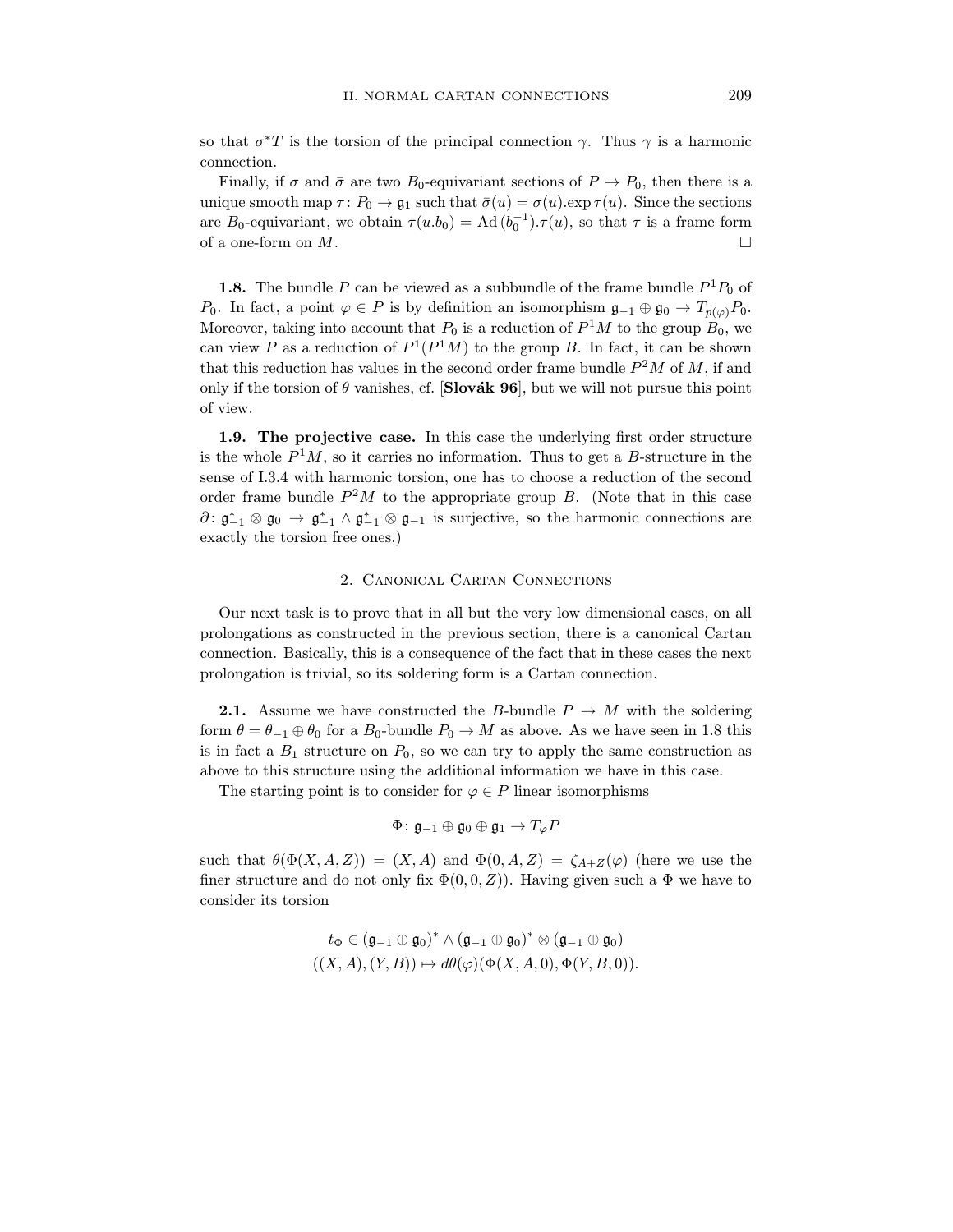$\frac{1}{2}$  factor parts of this mapping are independent of  $\frac{1}{2}$ . For later use we prove and  $\sigma$  slightly more general result than we need here:

**Lemma.** Let  $pr: \mathfrak{g} \to \mathfrak{g}_{-1} \oplus \mathfrak{g}_0$  be the obvious projection. Then for all  $(X, A, Z)$ ,  $(Y, B, W) \in \mathfrak{g}$  we have

$$
d\theta(\Phi(X, A, Z), \Phi(Y, B, W))
$$
  
=  $d\theta(\Phi(X, 0, 0), \Phi(Y, 0, 0)) - pr([X + A + Z, Y + B + W]).$ 

*Proof.* The infinitesimal version of the equivariancy of  $\theta$  gives

$$
i_{\zeta_{A+Z}}d\theta = -\mathrm{ad}\,(A+Z)\circ\theta,
$$

follows easily using bilinearity of de and the feet that  $\Phi(Y, A, Z) = \Phi(Y, 0, 0) + \Phi(Y, 0, 0)$  $f_{\lambda} = (a)$   $\Box$  $\zeta_{A+Z}(\varphi).$ 

Consequently, the torsion of  $\Psi$  is determined by its component in  $\mathfrak{g}_{-1} \wedge \mathfrak{g}_{-1} \otimes \mathfrak{g}_0$ .

**2.2.** The next step is to compute the change of the torsion if one replaces  $\Phi$  by another isomorphism satisfying the above conditions. As in the proof of 1.2 one and the isomorphism satisfying the above conditions. Let  $\mathbb{R}^n$  be the composition verifies that in fact the change lies in the image of  $g_{-1} \otimes g_1$  under the composition<br>of the elternation with the map induced by the inclusion of the alternation with the map induced by the inclusion

$$
\mathfrak{g}_{-1}^* \otimes \mathfrak{g}_1 \to \mathfrak{g}_{-1}^* \otimes \mathfrak{g}_{-1}^* \otimes \mathfrak{g}_0 \subset (\mathfrak{g}_{-1} \oplus \mathfrak{g}_0)^* \otimes (\mathfrak{g}_{-1} \oplus \mathfrak{g}_0)^* \otimes (\mathfrak{g}_{-1} \oplus \mathfrak{g}_0).
$$

In the general structure function  $f \partial x^* \partial \alpha$ ,  $x^* \partial \alpha^* \partial \alpha$ , As he factor this is latter space by the image of  $\sigma : \mathfrak{g}_{-1} \otimes \mathfrak{g}_1 \to \mathfrak{g}_{-1} \wedge \mathfrak{g}_2$ <br>the differential in the Spanear cohomology and it has an  $\frac{1}{2}$  ⇒  $\frac{1}{2}$   $\frac{1}{2}$   $\frac{1}{2}$   $\frac{1}{2}$   $\frac{1}{2}$   $\frac{1}{2}$   $\frac{1}{2}$   $\frac{1}{2}$   $\frac{1}{2}$   $\frac{1}{2}$   $\frac{1}{2}$   $\frac{1}{2}$   $\frac{1}{2}$   $\frac{1}{2}$   $\frac{1}{2}$   $\frac{1}{2}$   $\frac{1}{2}$   $\frac{1}{2}$   $\frac{1}{2}$   $\frac{1}{2}$   $\frac{1}{2}$ the differential in the Spencer cohomology and it has an adjoint ∂∙ defined by the<br>como formulo os in 1.2 same formula as in 1.3.

**2.3. Theorem.** In all cases but the one of  $\mathfrak{g} = \mathfrak{sl}(2)$ , for each  $\varphi \in P$  there is a unique linear isomorphism  $\Phi$  as in 2.1 such that  $\partial^* \circ t_{\Phi} = 0$ . The inverses of these unique linear isomorphism  $\Psi$  as in 2.1 such that  $\sigma \circ t_{\Phi} = 0$ . The inverses of these can be viewed as a smooth one form  $\omega \in \Omega$  (F, g) with the following properties:

(2)  $(a^b)^* = A d(b-1) \circ \theta$  for (2)  $(r^{\circ})^{\circ} \omega = A a (b^{-1}) \circ \omega$  for all  $b \in B$ .

*Proof.* First, since the kernel of  $\partial^*$  is a complement to the image of  $\partial$ , we can construct such a  $\Phi$  in a point  $\varphi$  like in 1.4. Moreover, it is clear that the set of ell queb  $\Phi$  is poromotorized by the learnel of  $\partial \cdot \sigma^* \otimes \sigma$ ,  $\sigma^* \wedge \sigma^* \otimes \sigma$ . This all such  $\Psi$  is parameterized by the kernel of  $\sigma: \mathfrak{g}_{-1} \otimes \mathfrak{g}_1 \to \mathfrak{g}_{-1} \wedge \mathfrak{g}_2$ <br>coincides with the Spencer sehemology group  $H^{2,1}(\sigma)$  which is trivia −1 ⊗ *g*0. This<br>al for all eases coincides with the Spencer cohomology group  $H^{2,1}(\mathfrak{g})$  which is trivial for all cases<br>in question, see [Oshioi] Proposition 7.1], so  $\Phi$  is unique in question, see [**Ochiai**, Proposition 7.1], so  $\Phi$  is unique.<br>Let us verify the properties of  $\omega$ . For  $A \in \mathfrak{g}_0$  and  $Z \in \mathfrak{g}_1$  we have  $\Phi(0, A, Z) =$ 

 $\mathcal{L}(s)$  so  $\mu$  properties of  $\mathcal{L}(s)$  and  $\mathcal{L}(\mathcal{L}(s))$  and  $\mathcal{L}(\mathcal{L}(s))$  and  $\mathcal{L}(\mathcal{L}(s))$  are  $\mathcal{L}(\mathcal{L}(s))$  and  $\mathcal{L}(\mathcal{L}(s))$  are  $\mathcal{L}(\mathcal{L}(s))$  and  $\mathcal{L}(\mathcal{L}(s))$  are  $\mathcal{L}(\mathcal{L}(s))$  and  $\mathcal{$  $\sum_{i=1}^{N+1} \sum_{j=1}^{N} \sum_{j=1}^{N} \sum_{j=1}^{N} \sum_{j=1}^{N} \sum_{j=1}^{N} \sum_{j=1}^{N} \sum_{j=1}^{N} \sum_{j=1}^{N} \sum_{j=1}^{N} \sum_{j=1}^{N} \sum_{j=1}^{N} \sum_{j=1}^{N} \sum_{j=1}^{N} \sum_{j=1}^{N} \sum_{j=1}^{N} \sum_{j=1}^{N} \sum_{j=1}^{N} \sum_{j=1}^{N} \sum_{j=1}^{N} \sum_{j=1}^{N} \sum_{j=1}^{$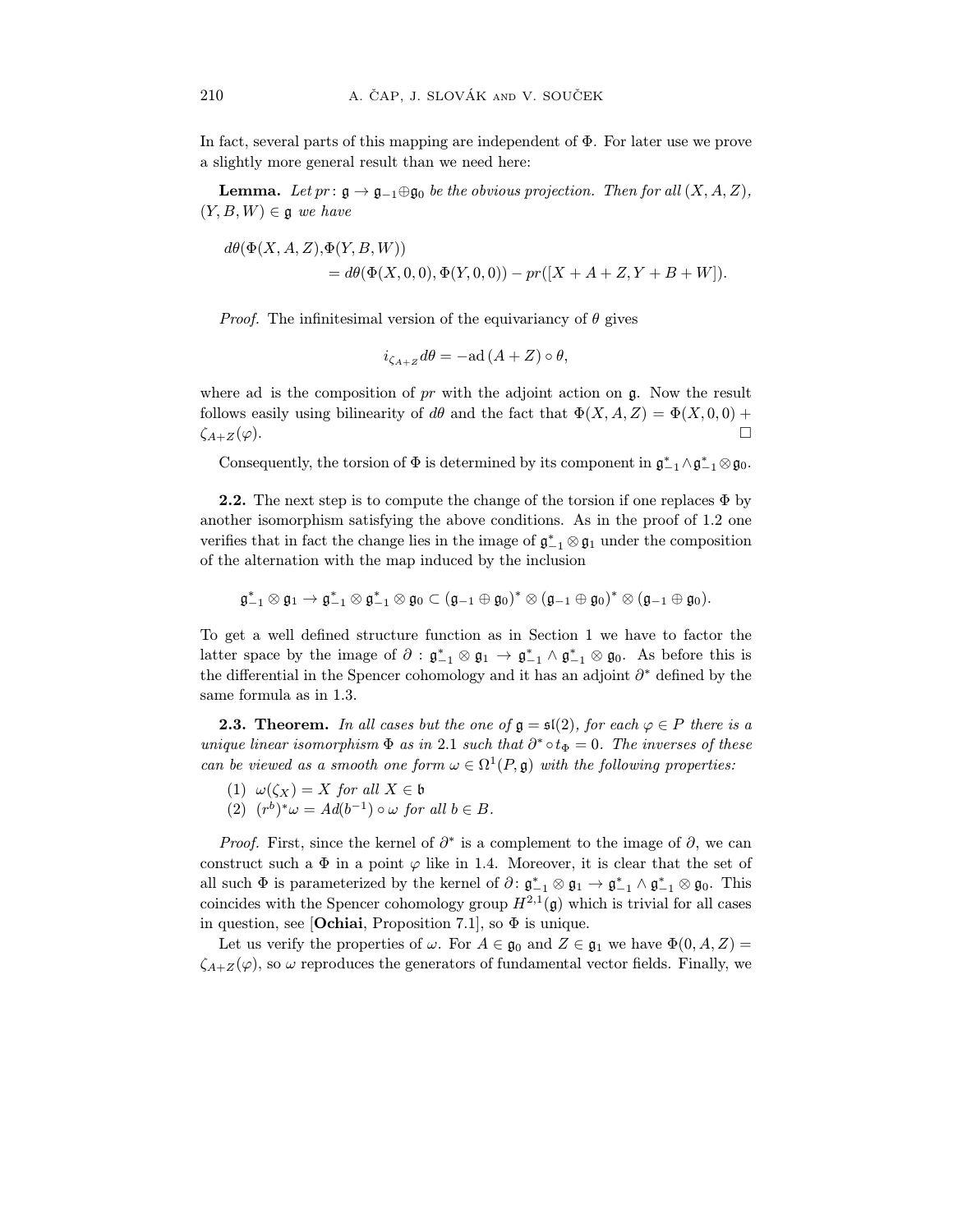have to verify the equivariancy of  $\omega$ . Put  $\Phi = \omega(\varphi)^{-1} : \mathfrak{g} \to T_{\varphi}P$  and consider  $\Phi \cdot b := T r^b \circ \Phi \circ \text{Ad}(b) : \mathfrak{g} \to T_{\varphi \cdot b}P$  for  $b \in B$ . If we verify that  $\Phi \cdot b$  satisfies  $\Phi \cdot \theta := I r^{\circ} \circ \Phi \circ \text{A} \alpha (b) : \mathfrak{g} \to T_{\varphi} \cdot bP$  for  $\theta \in B$ . If we verify that  $\Phi \cdot \theta$  satisfies<br>the conditions of 2.1 and that  $\partial^* \circ t_{\mathfrak{s},t} = 0$  then the uniqueness proved above the conditions of 2.1 and that  $\hat{o}$  ∘  $\tau_{\Phi}$ · $\hat{b}$  = 0, then the uniqueness proved above<br>concludes the proof

 $\frac{1}{2}$  Eq. 4.6.2. and 7.  $\mathcal{F} = \mathcal{F} = \mathcal{F} = \mathcal{F}$  and  $\mathcal{F} = \mathcal{F}$  and  $\mathcal{F} = \mathcal{F}$ 

$$
(\Phi \cdot b)(0, A, Z) = Tr^b \zeta_{\text{Ad}(b) \cdot (0, A, Z)}(\varphi) = \zeta_{A+Z}(\varphi \cdot b).
$$

Further,  $\theta(\varphi \cdot b)((\Phi \cdot b)(X, A, Z)) = \text{Ad}(b^{-1})\theta(\varphi)(\Phi(\text{Ad}(b) \cdot (X, A, Z))) = (X, A),$ since Ad  $(b)(X, A)$  is by definition just the first two components of Ad  $(b)(X, A, Z)$ .

It remains to check the condition on the torsion. For  $b \in B$ , we write  $b =$  $I(W)$  (see 1.5) Heing the conjugation of  $\theta$  and Lemma 2.1 we compute book (W) (see 1.5). Using the equivariancy of  $\theta$  and Lemma 2.1 we compute:

$$
d\theta(\varphi \cdot b)(Tr^{b}\Phi(\mathrm{Ad}(b)\cdot X), Tr^{b}\Phi(\mathrm{Ad}(b)\cdot Y))
$$
  
= Ad (b<sup>-1</sup>)(d\theta(\varphi)(\Phi(\mathrm{Ad}(b)\cdot X), \Phi(\mathrm{Ad}(b)\cdot Y)))  
= Ad (b<sup>-1</sup>)(d\theta(\varphi)(\Phi(\mathrm{Ad}(b\_{0})\cdot X), \Phi(\mathrm{Ad}(b\_{0})\cdot Y))) + pr([Ad(b)\cdot X, Ad(b)\cdot Y]).

The second term in this expression vanishes since Ad (b) is a Lie algebra homo- $\mathbf{r}$  for the government  $\mathbf{y}_0$  for  $\mathbf{r}$ 

$$
\begin{aligned} \operatorname{Ad}\big(b_0^{-1}\big)(d\theta_0(\varphi)\big(\Phi(\operatorname{Ad}\,(b_0)\cdot X\big),\Phi\big(\operatorname{Ad}\,(b_0)\cdot Y\big)\big)\big) \\ &+ \operatorname{Ad}\big(b_0^{-1}\big)\big([W,d\theta_{-1}(\varphi)\big(\Phi(\operatorname{Ad}\,(b_0)\cdot X\big),\Phi\big(\operatorname{Ad}\,(b_0)\cdot Y\big)\big)\big]. \end{aligned}
$$

The first term lies in the kernel of  $\sigma$  since this is a B<sub>0</sub>-submodule. The second<br>one lies in this kernel since by definition of  $\partial^*$  are have  $\partial^* \circ \partial^d (W) = \partial^d (W) \circ \partial^*$ one lies in this kernel since by definition of  $\sigma^r$  we have  $\sigma^r \circ$  ad  $(W) =$  ad  $(W) \circ \sigma^r$ (cf. 1.3).

Since the restriction of the one form  $\omega$  to any tangent space  $T_{\varphi}P$  is an iso-<br>morphism,  $\omega$  is a Cartan connection on P, see the definition in I.2.1. Moreover, the first condition put on  $\Phi$  in 2.1 implies that the  $(\mathfrak{g}_{-1} \oplus \mathfrak{g}_0)$ -part of  $\omega$  coincides with  $\theta$ . Thus,  $\omega$  is an admissible Cartan connection in the sense of I.3.9.

Let us remark that another approach to the construction of canonical prolongations equipped with canonical Cartan connections can be found in [Alekseevsky, tions equipped with canonical Cartan connections can be found in [Alekseevsky, Michor 95].

**2.4.** Let us return to the point of view of  $G$ -structures and compute the structure function of the last prolongation. Clearly this is induced by ture function of the last problem of the last problem by  $\mathcal{L}$ 

$$
(X, A, Z), (Y, B, W) \mapsto d\omega(\omega^{-1}(X, A, Z), \omega^{-1}(Y, B, W)).
$$

Using the B-equivariancy of  $\omega$  one proves precisely as in Lemma 2.1 that

$$
d\omega(\omega^{-1}(X, A, Z), \omega^{-1}(Y, B, W))
$$
  
=  $d\omega(\omega^{-1}(X, 0, 0), \omega^{-1}(Y, 0, 0)) + [X + A + Z, Y + B + W].$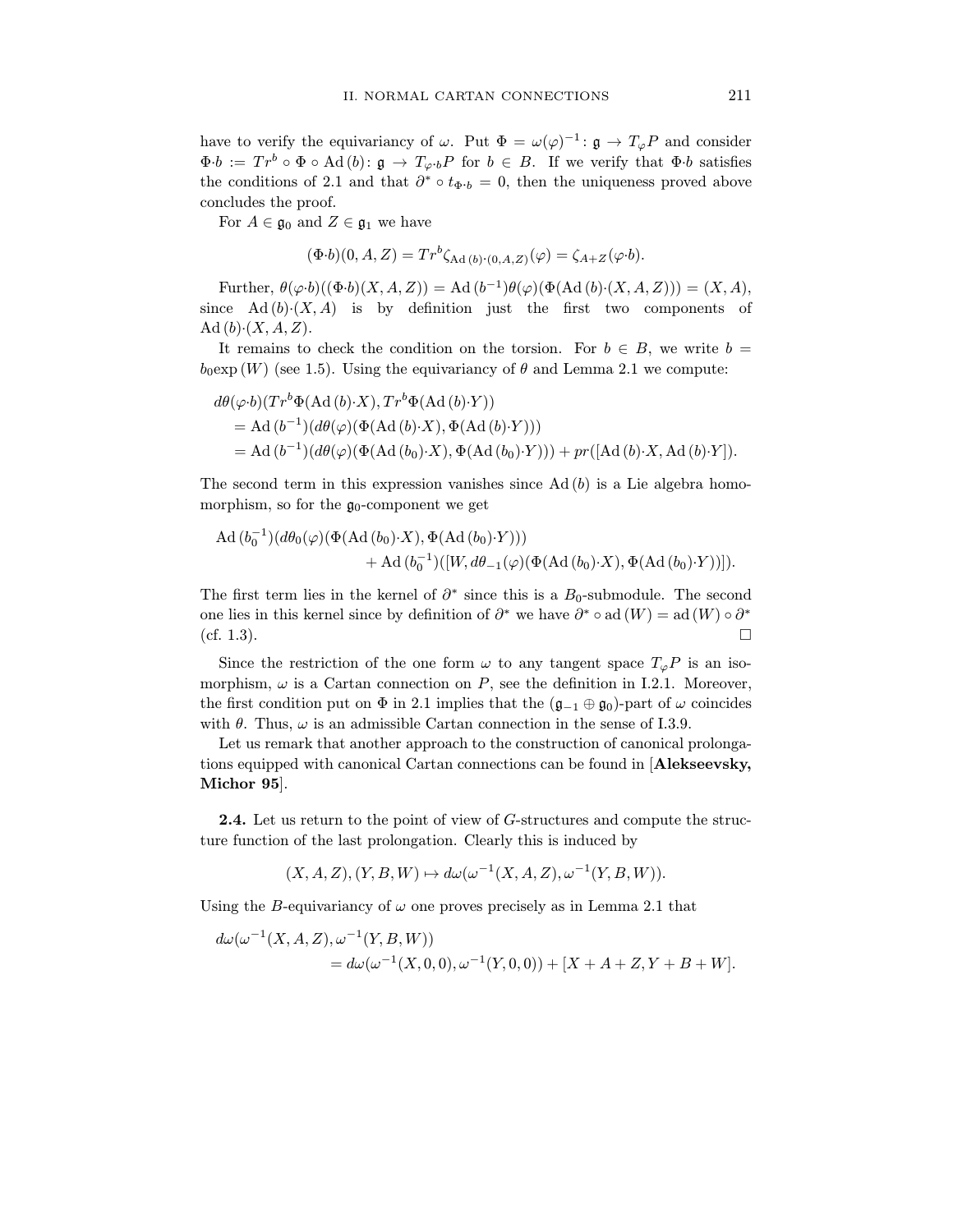By definition the first term of the right hand side is just the curvature  $\kappa(X, Y)$ , see I.2.1. Thus, if this curvature vanishes then the structure function is constant  $s(\text{and } \text{curl})$  to the I.is has list usuad as an element of  $(s^*, s^*) \otimes s$  independent (and equal to the Lie bracket, viewed as an element of (g<sup>∗</sup> ∧ g<sup>∗</sup>) ⊗ g), independent

of the manifold under consideration.<br>In this situation, taking into account that the components  $\omega_{-1}$  and  $\omega_0$  coincide with the respective components of  $\theta$ , we see from 2.1 that also the next "lower" structure function is constant and independent of the manifold. Similarly, one shows that the same is true for the first structure function constructed in  $1.2$ .

In the flat case  $M = G/B$  the canonomical Cartan connection is just the Maurer Cartan form, and the Maurer Cartan equation means just that  $\kappa = 0$  in this case. Thus we see that a  $B_0$ -structure  $P_0 \to M$  has the structure functions of all prolongations constant and equal to those of the flat model if and only if the  $\frac{1}{2}$  all proposed  $\frac{1}{2}$  and  $\frac{1}{2}$  model is the flat model in  $\frac{1}{2}$  model is the flat model if  $\frac{1}{2}$  model is the flat model if  $\frac{1}{2}$  model is the flat model in  $\frac{1}{2}$  model is the flat model in  $\frac{1}{\sqrt{2}}$  connection vanishes. From  $\frac{1}{\sqrt{2}}$  canonical  $\frac{1}{\sqrt{2}}$  subsets of  $\frac{1}{\sqrt{2}}$  subsets of  $\frac{1}{\sqrt{2}}$  subsets of  $\frac{1}{\sqrt{2}}$  subsets of  $\frac{1}{\sqrt{2}}$  subsets of  $\frac{1}{\sqrt{2}}$  subsets of  $\frac{1}{\sqrt{2}}$  su we conclude:

 $P = P$  is local  $Q$   $\rightarrow$  M is the total if the flat the flat model if and only if the same compact in  $P$ canonical Cartan connection has zero curvature.

**2.5.** Using the properties of Cartan connections derived in  $[\text{Čap}, \text{ Slovák}, \text{Souček}]$  it is quite easy to compute explicitely the obstructions against flatness of the canonical Cartan connection in terms of any of the underlying linear connections. The main step is to understand the link of the second cohomology  $H^2(\sigma, \sigma)$  to the survature. Then it is easy to determine which parts of the  $H^1(\mathfrak{g}_{-1}, \mathfrak{g})$  to the curvature. Then it is easy to determine, which parts of the<br>curvature are the two obstructions and which vanish automatically. Essentially curvature are the true obstructions, and which vanish automatically. Essentially, this can be found implicitly also in [**Tanaka 79**], and quite explicitly in [**Bas**ton 91 for the four main series of complex simple groups. This is also worked out in our approach in  $[\mathbf{Cap}, \mathbf{Slovak}]$ , using the results on cohomologies listed in [Baston 91]. However, an easy computation using the Kostant's version of the Bott-Borel-Weil theorem yields that the cohomology is sitting only in the torsion  $\frac{1}{2}$  for the two exceptional simple groups. Thus the only obstructions are the part for the two exceptional simple groups. Thus the only obstructions are the torsions in both these cases.

#### 3. Explicit Formulae for the Canonical Cartan Connections

Let us consider a B-structure  $P \to P_0 \to M$ , its soldering form  $\theta$  with a har-<br>monic torsion T, and the canonically defined Cartan connection  $\omega$  on P, as constructed in Section 2. Note that the canonical Cartan connection is characterized structure in Section 2. Note that the canonical Cartan connection is characterized. by the fact the the component  $\kappa_0$  of its curvature is in the kernel of  $\sigma$ <sup>∙</sup>.<br>For each global B<sub>r</sub>, conjunction  $\sigma$ <sup>∗</sup>.  $P_1$ <sup>+</sup>  $\sigma$ <sup>†</sup>  $\sigma$ <sup>†</sup>  $\sigma$ <sup>†</sup>  $\sigma$ <sup>†</sup>

For each global  $P_0$  -quivariant section  $\epsilon \cdot P_0 \rightarrow P_1$  there is the principal connection  $\sigma \theta_0$  on  $P_0$ , the induced admissible Cartan connection  $\gamma$  on P, and the difference between the canonical Cartan connection and the latter one is described<br>by the so called deformation tensor  $\Gamma$ , see I.3.9. In this section, we shall compute by the so called deformation of a ghoson induced admissible Cartan connection which explicitly the deformation of a chosen induced admissible Cartan connection  $\mathcal{L}$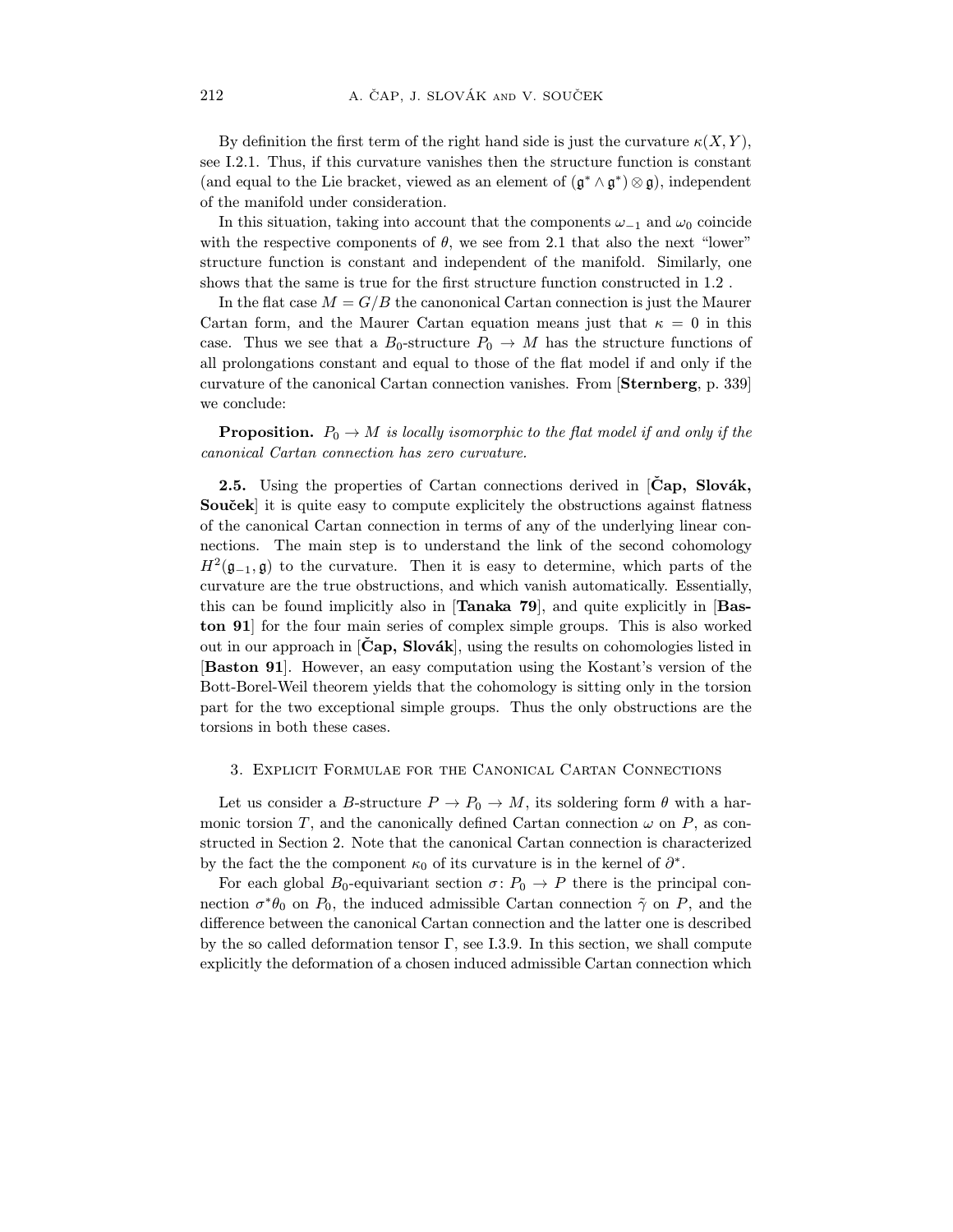leads to the canonical one. It turns out, that for each of the structures in question, there is a universal formula for  $\Gamma$  in terms of the curvature tensor of the chosen underlying connection  $\gamma$ .

Since the computations are quite elementary and in fact an explicit use of the general result from section 2 does not spare much work, we prefer to recover completely also the existence and uniqueness of the canonical Cartan connection in this way. Thus a part of the next considerations will be redundant, but on the other hand, this will also provide the link to the traditional concept of the normal Cartan connection, see e.g. [Kobayashi  $72$ ].  $\sum_{i=1}^{n}$ 

**3.1. The trace of the curvature.** Let  $\omega$  be an admissible Cartan connection on a *B*-structure  $P \to M$ , i.e.  $\omega = \theta_{-1} \oplus \theta_0 \oplus \omega_1$ . Let us recall the definition of the trace of the  $\mathfrak{g}_0$ -component  $\kappa_0$  of the curvature function  $\kappa$  of  $\omega$ . We can view the trainer of the government in  $x^* \otimes z^* \otimes z^* \otimes z^* = z^* \otimes z^* \otimes z^* \otimes z^*$ the values of  $\kappa_0$  as elements in  $\mathfrak{g}_{-1} \otimes \mathfrak{g}_{-1} \otimes \mathfrak{g}_{-1} = \mathfrak{g}_{-1} \otimes \mathfrak{g}_{-1} \otimes \mathfrak{g}_{-1} \otimes \mathfrak{g}_1$ <br>There are three possible evaluations in the target space. The evaluation  $\infty$ 

There are three possible evaluations in the target space. The evaluation over the last two entries is just the trace in  $\mathfrak{g}_0$ , the other two possibilities coincide up to  $t_{\text{max}}$  the last two entries is just the trace in  $y_0$ , the other two possibilities coincide up to  $\frac{1}{2}$  sign. By definition, the trace  $\frac{1}{2}$  of  $\frac{1}{2}$  is the evaluation  $\frac{1}{2}$  is the evaluation  $\frac{1}{2}$ over the first and the last entry.

**Lemma.** For all  $X \in \mathfrak{g}_{-1}$  we have  $(\partial^* \kappa_0)(X) = (\text{Tr } \kappa_0)(X, \Delta) \in \mathfrak{g}_1$ . In particular, Tr  $\kappa_0 = 0$  if and only if  $\partial^* \kappa_0 = 0$ .

*Proof.* By the definition above,  $(\text{Tr }\kappa_0)(X,Y) = \sum_i \kappa_0(e_i,X)(Y)(e^i)$ , where  $e_i$  $i \kappa_0(e_i, \Lambda)(I)(e_i)$ , where  $e_i$ <br>lea V as a free argument, we is a basis in  $\mathfrak{g}_{-1}$  while eins the dual basis in  $\mathfrak{g}_1$ . If we take Y as a free argument, we obtain The  $(Y \cap \subset \mathfrak{g} \cap \text{Tr} \mu_Y(Y \cap \subset \sum [a^i] \mu_Y(a, Y)]$ . But the letter is exactly obtain  $\text{Tr }\kappa_0(X,.) \in \mathfrak{g}_1$ ,  $\text{Tr }\kappa_0(X,.) = \sum_i [e^i, \kappa_0(e_i, X)].$  But the latter is exactly the formula for  $(\partial^* \kappa_0)(X)$  and  $\mathfrak{g}_2$ the formula for  $(\partial^* \kappa_0)(X)$ , see 1.3.

**3.2. Definition.** A normal Cartan connection  $\omega \in \Omega^1(P, \mathfrak{g})$  is an admissible connection with the curvature satisfying Tr  $\kappa_0 = 0$ .

**3.3. Lemma.** Let  $P \to M$  be a B structure with harmonic torsion,  $P_0$  be the underlying first order structure. Then for each admissible Cartan connection  $\omega$  on  $D<sub>1</sub>$   $\mathcal{R}<sub>k</sub>$  is constant on the fibers of  $D<sub>k</sub>$ .  $P, O^{\cdot}\kappa_0$  is constant on the fibers of  $P \to P_0$ .

*Proof.* By the formula I.3.8(4), for each section  $\sigma$  of  $P \to P_0$  and  $u \in P$  we have

$$
\kappa_0(u)(X,Y) = \kappa_0(\sigma(p(u)))(X,Y) - [\tau(u), \kappa_{-1}(\sigma(p(u)))(X,Y)],
$$

Eurthor  $\partial^* u = 0$  gines the torgion  $u = \infty$  becomes Further,  $\sigma \kappa_{-1} = 0$  since the torsion  $\kappa_{-1}$  is harmonic, and we obtain

$$
\partial^* \kappa_0(u)(X) = [e^i, \kappa_0(\sigma(p(u)))(e_i, X)] - [e^i, [\tau(u), \kappa_{-1}(\sigma(p(u)))(e_i, X)]]
$$
  
\n
$$
= \partial^* \kappa_0(\sigma(p(u)))(X) - [\tau(u), [e^i, \kappa_{-1}(\sigma(p(u)))(e_i, X)]]
$$
  
\n
$$
= \partial^* \kappa_0(\sigma(p(u)))(X) - [\tau(u), \partial^* \kappa_{-1}(\sigma(p(u)))(X)]
$$
  
\n
$$
= \partial^* \kappa_0(\sigma(p(u)))(X).
$$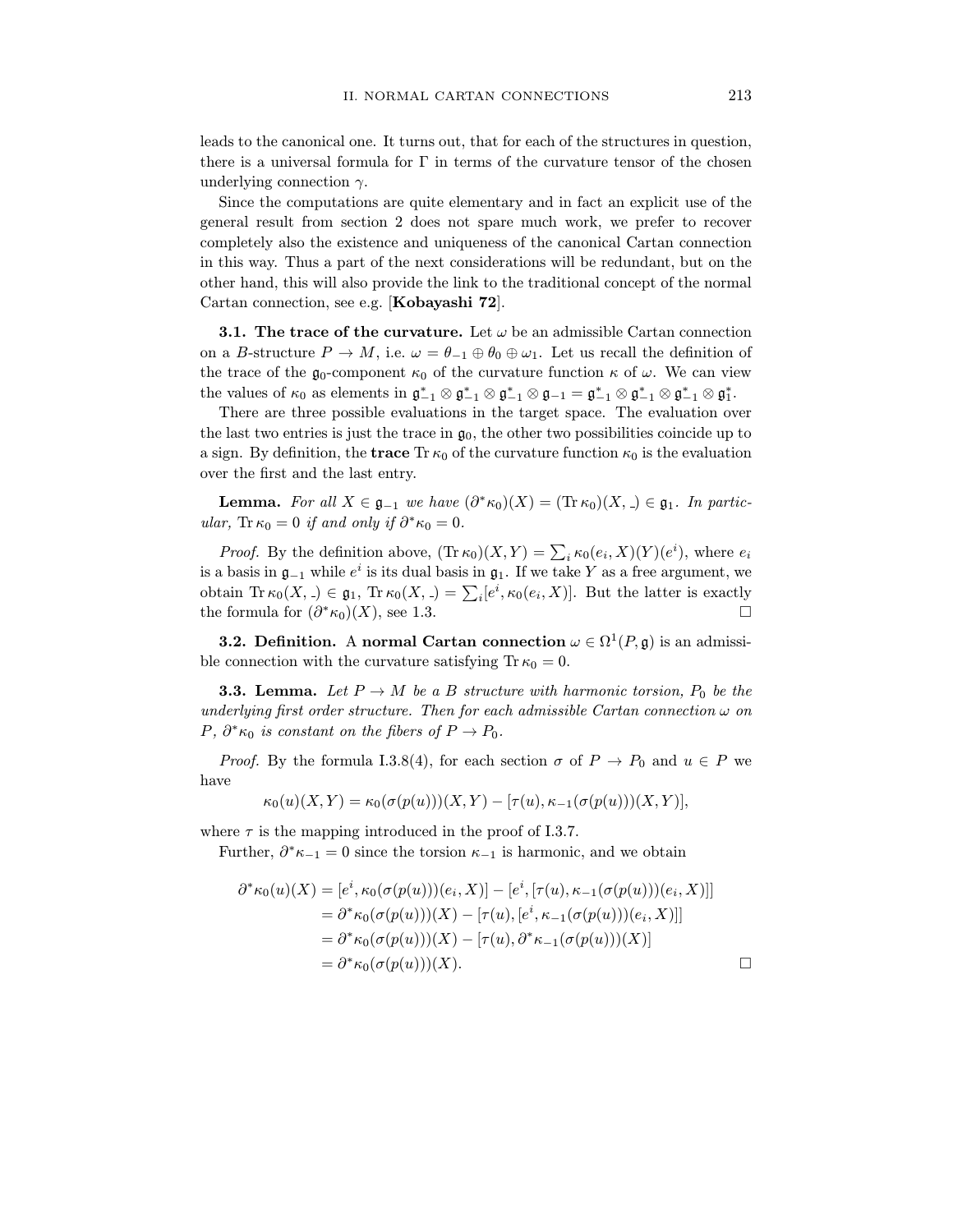We shall also need another technical lemma. In view of lemma 3.1, it is a direct consequence of the uniqueness result from the previous section, the elementary argument used here is an easy application of the Bianchi identity for general Cartan argument used here is an easy approximate to the Bianchi identity for general Cartan

 $\overline{3}$ . Let us and  $\overline{u}$  be the mean computations of the two normal connections on a B-struc $t_{\text{max}}$  be their contractions of the trace  $\frac{1}{t}$  and  $\frac{1}{t}$   $\frac{1}{t}$   $\frac{1}{t}$   $\frac{1}{t}$   $\frac{1}{t}$   $\frac{1}{t}$   $\frac{1}{t}$   $\frac{1}{t}$   $\frac{1}{t}$ 

*Proof.* Let us write  $\delta = \bar{\kappa}_0 - \kappa_0$ , and let  $e_i$  and  $e^i$  be the dual bases in  $\mathfrak{g}_{\pm 1}$ . According to the Bianchi identity (proved in I.2.4) we have for  $X, Z \in \mathfrak{g}_{-1}$ 

$$
\begin{split} [\delta(X,Z),e_i] &= [\delta(X,e_i),Z] + [\delta(e_i,Z),X] \\ &+ \nabla_Z^{\omega}\kappa_{-1}(X,e_i) + \nabla_X^{\omega}\kappa_{-1}(e_i,Z) + \nabla_{e_i}^{\omega}\kappa_{-1}(Z,X) \\ &+ \kappa_{-1}(\kappa_{-1}(X,e_i),Z) + \kappa_{-1}(\kappa_{-1}(e_i,Z),X) + \kappa_{-1}(\kappa_{-1}(Z,X),e_i) \\ &- \nabla_Z^{\bar{\omega}}\bar{\kappa}_{-1}(X,e_i) - \nabla_X^{\bar{\omega}}\bar{\kappa}_{-1}(e_i,Z) - \nabla_{e_i}^{\bar{\omega}}\bar{\kappa}_{-1}(Z,X) \\ &- \bar{\kappa}_{-1}(\bar{\kappa}_{-1}(X,e_i),Z) - \bar{\kappa}_{-1}(\bar{\kappa}_{-1}(e_i,Z),X) - \bar{\kappa}_{-1}(\bar{\kappa}_{-1}(Z,X),e_i). \end{split}
$$

Since  $k-1$  and the torsion  $k-1$  is constant on the fibers of  $\nabla^{\omega}$  in  $1.9.3$ except the first one vanish, see 1.3.8(4), I.3.10(3) and the definition of  $V^{\circ}$  in I.2.3.<br>Now  $T_{\text{N}}$  (S)(Y Z) =  $\sum \left[ S(Y, Z) \right]$  al(a<sup>i</sup>) while  $(T_{\text{N}} S)(Y, Z) = \left[ S(\alpha, Y) \right] Z[(\alpha^i)$ Now,  $\text{Tr}_{\mathfrak{g}_0}(\delta)(X,Z) = \sum_i [\delta(X,Z), e_i](e^i)$  while  $(\text{Tr}\,\delta)(X,Z) = [\delta(e_i,X),Z](e^i)$ <br>  $= 0$ . Thus the above computation shows that the trace inside of  $\sigma$ , coincide a  $\frac{1}{2}$  $=$  0. Thus the above computation shows that the traces inside of good contains in  $\Box$ required.  $\Box$ 

**3.5. Remark.** If the torsion of a *B*-structure *P* vanishes, then all the admissible Cartan connections have vanishing  $g_{-1}$ -part of the curvature. Then the Bianchi identity implies directly that  $\partial \kappa_0$  vanishes for all admissible Cartan connections. Thus, in the language of the Hodge theory for the corresponding cohomologies, this means just that the normal Cartan connections are exactly those admissible Cartan connections for which  $\kappa_0$  is harmonic. As discussed in 1.8, if there is a  $\epsilon$  carrier for a connection on a neglection  $B_{\alpha}$  of  $B_{1}^{1}M$  to the etnucture group  $B_{\alpha}$  then torsion free connection on a reduction  $P_0$  of P<sub>1</sub>M to the structure group  $B_0$ , then<br>there is the cononical B structure  $P_0$  over  $P_1$  with vanishing tersion and a normal there is the canonical B-structure  $P$  over  $P_0$  with vanishing torsion and a normal Cartan connection on  $P$  is then an admissible Cartan connection with a harmonic  $\mathfrak{g}_0$ -part of the curvature. This is the point of view adopted in **Ochiai 70** where the torsion-free case is discussed. However this cannot yield a canonical Cartan  $t_{\text{total}}$  is the torsion-free case is discussed. However the cannot yield a canonical Cartan  $\frac{c}{c}$  in the case of the case of the results of the pre-

**3.6. The conformal case.** Since there is always a torsion-free linear connection on each Riemannian manifold, the canonical prolongation  $P$  of a first order  $t_{\rm max}$  and  $t_{\rm max}$  are considered, the canonical prolongation  $P$  or a first order conformal Riemannian structure  $P_0 \to M$  is always a reduction of P<sup>2</sup>M and so<br>we reproduce the clossical construction in this age, of [Koboyashi **72**] We we reproduce the classical construction in this case, cf. [**Kobayashi 72**]. We already deduced in  $I.6.3$  the existence and uniqueness of the normal Cartan conall calculation in I.6.3 the existence and uniqueness of the internal contains con-<br>notions, and the corresponding evoluti defermation tensors  $\Gamma$ , on all manifolds nections, and the corresponding explicit deformation tensors  $\frac{1}{2}$  on all manifolds  $\frac{1}{2}$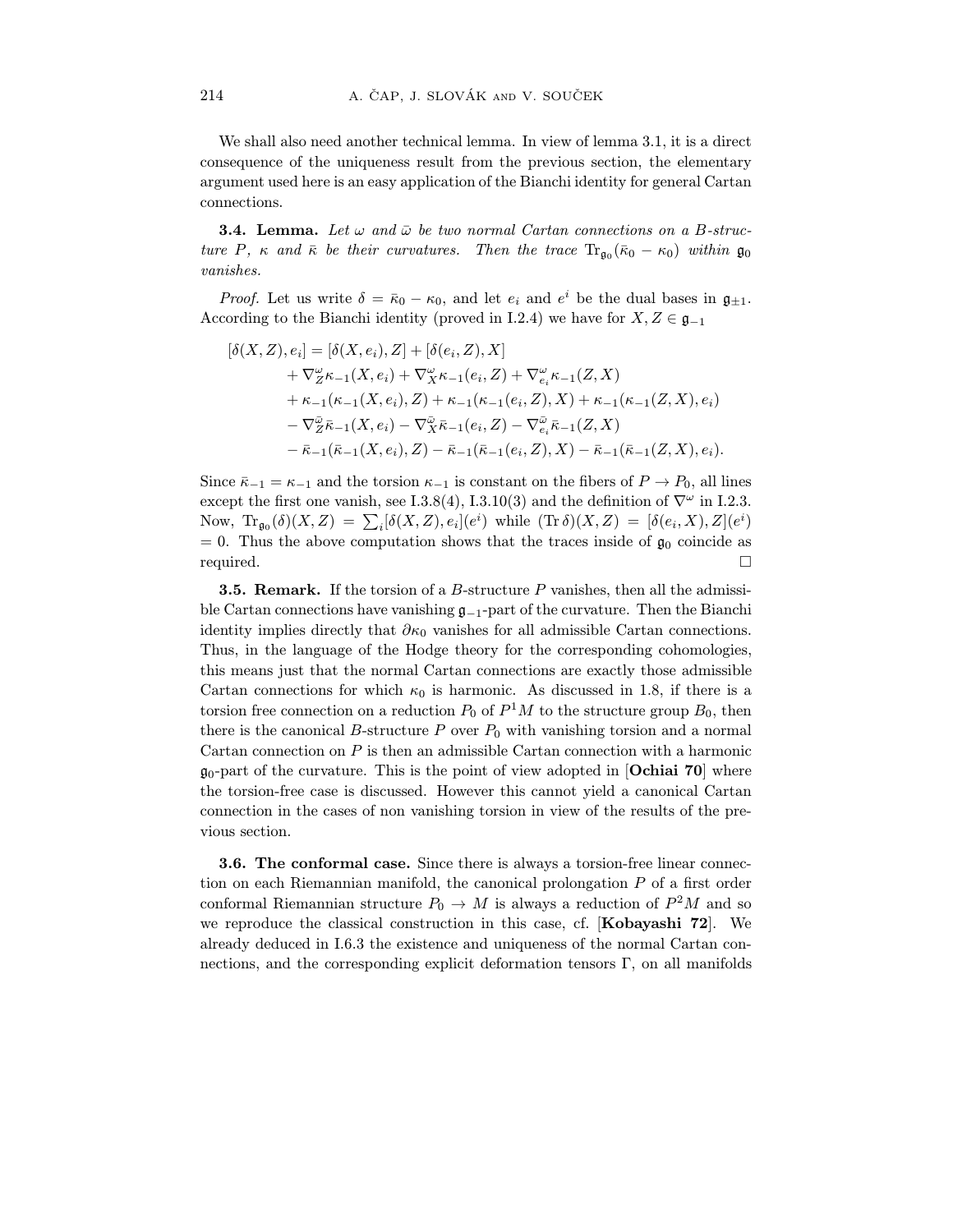M with conformal Riemannian structures, dim  $M \geq 3$ . Let us recall the final formula: Starting with a torsion-free connection  $\gamma$  on  $P_0$  with curvature tensor  $\mathbf{p}^i$  Biogi torson- $\mathbf{p}$  and goaler guy time  $\mathbf{p}$  the possesses defermetion tensor  $\frac{R_j}{\Gamma}$  $j_{kl}$ , record tensor  $P_{ij}$  and scalar curvature  $P_{ij}$  are necessary deformation tensor  $\mathbf{I} \in \mathbb{C}^{\infty}(F_0, \mathfrak{g}_{-1} \otimes \mathfrak{g}_{-1})$  is given by

$$
\Gamma_{ij} = \frac{-1}{m-2} \big( R_{ij} - \frac{\delta_{ij}}{2(m-1)} R \big).
$$

**3.7. The almost Grassmannian case.** Now we shall construct the normal Cartan connections on manifolds with almost Hermitian symmetric structures corresponding to the algebras  $\mathfrak{g} = \mathfrak{sl}(p+q,\mathbb{R})$ . The description of the algebra  $\mathfrak{g} = \text{Mat}_{q,p}(\mathbb{R}) \oplus (\mathfrak{sl}(p, \mathbb{R}) \oplus \mathfrak{sl}(q, \mathbb{R}) \oplus \mathbb{R}) \oplus \text{Mat}_{p,q}(\mathbb{R})$  yields easily the formulas  $g_{\text{max}}$  =  $g_{\text{max}}(P, P) = g_{\text{max}}(p, P) - g_{\text{max}}(p, P)$   $g_{\text{max}}(P)$   $g_{\text{max}}(P)$  yields easily the formulas for the bracket. Let us use the generators  $e_{\beta}$ <br>metries with all entries zero example 1 in the matrices with all entries zero except a 1 in the  $\beta$ -th line and the  $\alpha$ -th column. We shall use the letters  $a, b, c, \ldots$  for the indices between 1 and p, the letters  $i, j, k, \ldots$  $\frac{1}{\pi}$  indicate indices running between 1 and  $\alpha$ . For example,  $a^a$  means one of the will indicate indices running between 1 and q. For example,  $e_i$ <br>conceptors in Met ( $\mathbb{D}$ ). Heing the feat that the Killing form generators in Mat<sub>q,p</sub>( $\mathbb{R}$ ). Using the fact that the Killing form of  $\mathfrak{g} = \mathfrak{sl}(p+q, \mathbb{R})$ generators in Mat  $q, p(x)$ . Using the fact that the minimage seems  $p(x_1 + q, p)$ is a scalar multiple of the trace form one easily see that the bases  $\{e_a\}$  and  $\{e_i^*\}$ are also dual with respect to the Killing form, up to a fixed scalar multiple, and are also dual with respect to the Killing form, up to a fixed scalar multiple, and this suffices for our purposes. Then we have  $\mathbf{r}$  is the weight of  $\mathbf{r}$ 

$$
[e_i^a, e_b^j] = \delta_b^a e_i^j - \delta_i^j e_b^a, [e_a^k, e_c^b] = -\delta_a^b e_c^k, [e_a^k, e_l^j] = \delta_l^k e_a^j.
$$

Let us fix the sizes p and q, and consider an almost Grassmannian structure  $P \to M$  with a harmonic torsion. Let  $P_0 \to M$  be the underlying first order structure with the distinguished class of the harmonic connections.

structure with the distinguished class of the harmonic connections. The deformation tensor Γ is expressed through functions Γ  $_{i}^{b}a$  defined by Γ( $e_i^r$ ) = j  $\frac{1}{j}$  i e contract deformations  $\frac{1}{j}$  be the curvature are described in  $\frac{1}{j}$ .  $_{i}^a e_{b}^{\prime}$ The trace of the curvature is obtained through evaluation in  $\mathfrak{g}_{-1} \otimes \mathfrak{g}_{-1} \otimes \mathfrak{g}_{-1}$  $\mathfrak{g}_{-1}$  over the first and the fourth entry, however according to Lemma 3.1, we g−1 over the first and the fourth entry, however according to Lemma 3.1, we<br>can compute  $\partial^*(\kappa)$  instead. Let us first evaluate  $[a^i]$  [E  $a^b$  V] [E V  $a^{b}$ ]] on the can compute  $\sigma(\kappa_0)$  instead. Let us first evaluate  $[e_b, [\Gamma, e_i, I] - [\Gamma, I, e_i]]$  on the generators.

$$
[e_b^i, [\Gamma. e_k^a, e_i^b] - [\Gamma. e_i^b, e_k^a]] = [e_b^i, [\Gamma_{\frac{da}{s_k}} e_d^s, e_i^b] - [\Gamma_{\frac{db}{s_i}} e_d^s, e_k^a]]
$$
  

$$
= [e_b^i, -\Gamma_{\frac{ba}{s_k}} e_i^s + \Gamma_{\frac{da}{s_k}} e_d^b + \Gamma_{\frac{ab}{s_i}} e_k^s - \Gamma_{\frac{db}{s_i}} e_d^a]
$$
  

$$
= (-\delta_i^i \Gamma_{\frac{ba}{s_k}} + \delta_k^i \Gamma_{\frac{ab}{s_i}}) e_b^s + (-\delta_b^b \Gamma_{\frac{da}{s_k}} + \delta_a^b \Gamma_{\frac{ab}{s_k}}) e_d^i
$$

The application of the formula for  $\partial^*$  from 1.3 yields

(1) 
$$
\partial^*(\delta \kappa_0)(e_k^a) = \sum_{s=1}^q \sum_{b=1}^p (-q \Gamma_{\frac{ba}{s_k}} + \Gamma_{\frac{ab}{s_k}}) e_b^s + \sum_{d=1}^p \sum_{i=1}^q (-p \Gamma_{\frac{da}{s_k}} + \Gamma_{\frac{da}{s_k}}) e_d^i = \sum_{l=1}^q \sum_{c=1}^p (-q \Gamma_{\frac{ca}{l_k}} - p \Gamma_{\frac{ca}{l_k}} + \Gamma_{\frac{ac}{l_k}} + \Gamma_{\frac{ca}{l_k}}) e_c^l.
$$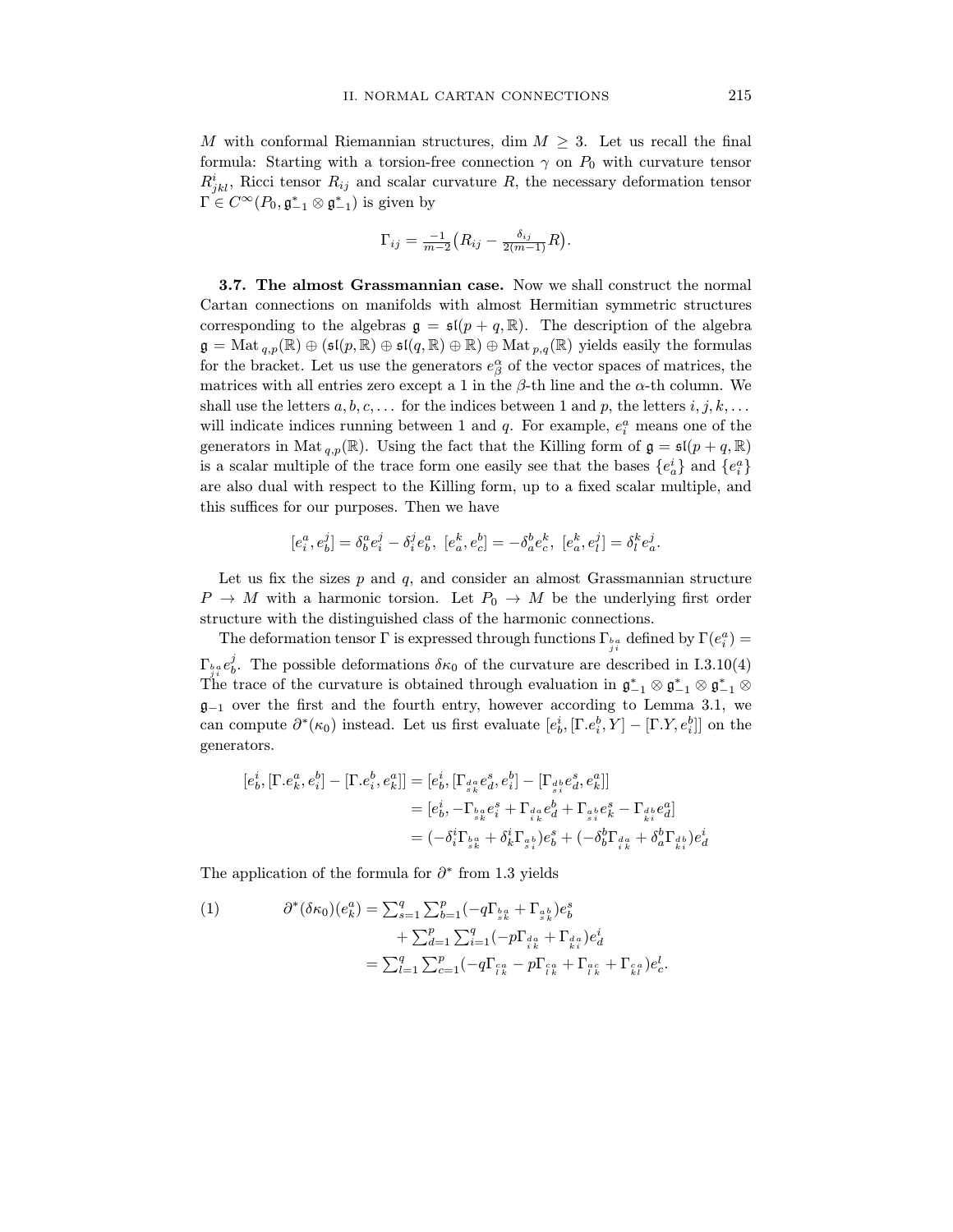According to 3.1, the trace of  $\kappa_0$  evaluated on the base elements  $e_k$ ,  $e_l$  is exactly the expression inside the breakets in the lest sum the expression inside the brackets in the last sum.<br>For each admissible Cartan connection  $\omega$  on P there are the two parts  $\kappa_{0.1}$ ,  $\kappa_{0.2}$ 

of  $\kappa_0$ , corresponding to the decomposition of  $\mathfrak{g}_0$  into two components. They are  $\mathcal{L}^{(i)}$  is the decomposition of  $\mathcal{L}^{(i)}$  are set for each of the two blocks in the metrics: in given by functions  $\Lambda_{d^{bc}_{kl}}^{\vec{a}_{bc}}, \Lambda_{j^{bc}_{kl}}^{\vec{b}_{bc}},$  one set for each of the two blocks in the matrices in  $\frac{d_{kl}}{1}$   $\frac{d_{kl}}{1}$  $g_0$ . From the second line of the above computation, we can read the formulae for  $\Gamma$  $t$  the deformation of the deformation  $\mathcal{L}$  the chosen deformation tensor  $\mathcal{L}$ 

$$
\delta K_{s_{ik}^{b_a}}^l = \Gamma_{s_k^a} \delta_i^l - \Gamma_{s_i^b} \delta_k^l, \quad \delta K_{c_{ik}^{b_a}}^d = \Gamma_{d_b^b} \delta_c^a - \Gamma_{i_k^a} \delta_c^b.
$$

two components within  $\mathfrak{g}_0$  are  $\mp (\Gamma_{\frac{ak}{k_i}} - \Gamma_{\frac{ka}{k_i}})$ .

Now given a connection  $e^{in}$  the distinguishthe deformation tensor  $\Gamma$  which deforms the induced admissible Cartan connection  $\tilde{\gamma}$  into a normal Cartan connection  $\omega$  with curvature  $\bar{\kappa} = \kappa - \delta \kappa$ . Let  $\kappa$  be the  $\gamma$  into a normal Cartan connection  $\alpha$  with curvature  $\alpha$  = και  $\alpha$  = κ  $\alpha$  = κ  $\alpha$  = κ  $\alpha$  $W_0$  have achieved by the choice of  $\zeta$  for its change achieved by the choice of  $\zeta$ . We have

$$
\mathrm{Tr}_{\mathfrak{g}_0}(\delta(\kappa_{0,2}))_{\hat{i}^a_k} = \Gamma_{\hat{i}^a_k} - \Gamma_{\hat{i}^c_k} (p+q)\mathrm{Tr}(\delta(\kappa_0))_{\hat{i}^a_k} = -(p+q)^2\Gamma_{\hat{i}^a_k} + 2(p+q)\Gamma_{\hat{i}^a_k} - (p+q)\mathrm{Tr}_{\mathfrak{g}_0}(\delta(\kappa_{0,2}))_{\hat{i}^a_k} 2\mathrm{Tr}(\delta(\kappa_0))_{\hat{i}^a_k} = -2(p+q)\Gamma_{\hat{i}^a_k} + 4\Gamma_{\hat{i}^a_k} - 2\mathrm{Tr}_{\mathfrak{g}_0}(\delta(\kappa_{0,2}))_{\hat{i}^a_k}.
$$

where the aim of our manipulation is to get rid of the interchanging indices in the formula for the trace of  $\kappa_0$ .

Let  $\sigma: P_0 \to P$  be the section corresponding to the connection  $\gamma$ . The curvature  $\mathcal{L}(P_1, P_2, P_3)$  +  $\mathcal{L}^*$  be the section corresponding to the connection  $\gamma$ . The curvature  $R = R_1 + R_2$ :  $P_0 \rightarrow \mathfrak{g}_{-1} / \mathfrak{g}_{-1}$ <br>on the image  $\sigma(P_1) \subset P_{-1}$ on the image  $\sigma(P_0) \subset P$ , we can achieve the vanishing of the trace of  $\bar{\kappa}_0$  by the following choice of the deformation following choice of the deformation

$$
(2) \ \Gamma_{\iota k}^{ca} = \frac{-1}{4 - (q+p)^2} ((p+q)\text{Tr}(R)_{\iota k}^{ca} + 2\text{Tr}(R)_{\iota k}^{ac} + (p+q)\text{Tr}_{\mathfrak{g}_0}(R_2)_{\iota k}^{ac} + 2\text{Tr}_{\mathfrak{g}_0}(R_2)_{\iota k}^{ca}).
$$

Since the torsion of the B-structure P is harmonic, this choice of  $\Gamma$  leads to a normal Cartan connection according to Lemma 3.3.

The results of the previous section assure that there is a unique normal Cartan connection on  $P$ , however it is easy to verify this directly. Indeed, it is equivalent to prove, that if  $\omega$  and  $\bar{\omega}$  are two normal Cartan connections on P, then the (uniquely defined) deformation tensor  $\Gamma$  is identically zero. In fact, we have computed above a tensor Γ deforming a given  $\omega$  in such a way, that on the image of a section  $\sigma: P_0 \to P$  the achieved deformation of the trace of  $\mathfrak{g}_0$ -part of the curvature of  $\gamma$  reaches a value prescribed in advance. But Lemma 3.4 states that the traces of  $\kappa_0$  and  $\bar{\kappa}_0$  inside of  $\mathfrak{g}_0$  coincide. In view of our computation this means, that  $\sigma$  is a computation to  $\mathcal{L}$  in and  $\sigma$  for our two normal Cartan  $\frac{1}{k}$   $\frac{1}{k}$   $\frac{1}{k}$  and so for any two normal Cartan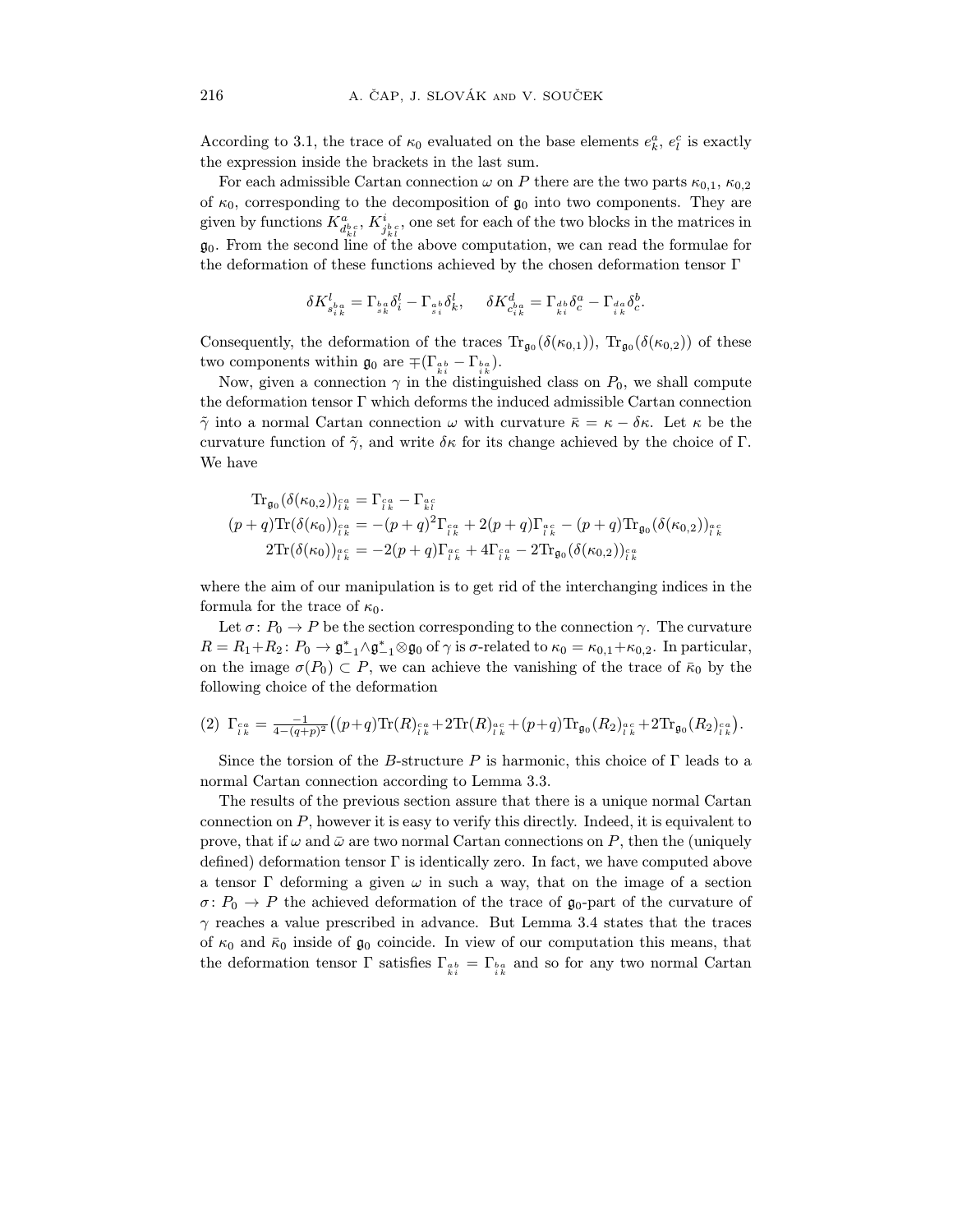connections  $\omega$ ,  $\bar{\omega}$ , the corresponding deformation tensor  $\Gamma$  is symmetric. Further, the achieved deformation of the trace of  $\kappa_0$  by means of  $\Gamma$  has to vanish too and since we can use the equality  $\Gamma_{\alpha b}^{\alpha b} = \Gamma_{\alpha a}^{\alpha b}$  we obtain  $2\Gamma_{\alpha a}^{\alpha a} = (p+q)\Gamma_{\alpha a}^{\alpha a}$ . Applying since we can use the equality  $\frac{1}{k}$  $t_{\text{max}}$  and  $t_{\text{max}}$  there are get

$$
2(p+q)\Gamma_{\varepsilon_k}^{c\,a} = 4\Gamma_{\varepsilon_k}^{c\,a} = (p+q)(p+q)\Gamma_{\varepsilon_k}^{c\,a}.
$$

Thus, if  $q \leq p \leq 1$ ,  $q + p \leq 3$  then  $\frac{1}{k}$  $\frac{1}{l}$  = 0 for all c, a,  $\frac{1}{l}$  and so there is at most

one normal Cartan connection ω on P.  $T_{\rm eff}$  and  $T_{\rm eff}$  formulate the final result of our computations.

**3.8. Theorem.** Let  $P \to M$  be a real almost Grassmannian structure with a harmonic torsion, on a smooth manifold M and assume  $q > p > 1$ ,  $q+p > 3$ . Then there is a uniquely defined normal Cartan connection  $\omega$  on P and for each linear harmonic connection  $\gamma$  on the underlying first order structure  $P_0$  with curvature  $P = P_1 + P_2$  ( $\alpha = \tilde{\alpha}$ )  $\Gamma \circ \theta$  where the expression discussion tensor  $\Gamma$  is  $R_{1}$  and  $R_{2}$   $R_{3}$   $R_{4}$   $R_{5}$   $R_{6}$   $R_{7}$   $R_{8}$   $R_{9}$   $R_{10}$   $R_{11}$   $R_{12}$   $R_{13}$   $R_{14}$   $R_{15}$   $R_{16}$   $R_{17}$   $R_{18}$   $R_{19}$   $R_{10}$   $R_{11}$   $R_{12}$   $R_{13}$   $R_{14}$   $R_{15}$   $R_{16}$   $R_{17}$   $R_{18}$   $R$ given by the formula 3.7(2).<br> **3.9. Corollary.** Let  $P \to M$  be a projective structure on a smooth manifold

 $M$ , dim  $(M) = q > 1$ . Then there is a uniquely defined normal Cartan connection  $\omega$  on P and for each linear torsion-free connection  $\gamma$  from the underlying class on where  $\sum_{i=1}^n a_i$  and  $\sum_{i=1}^n a_i$  is the unit of the unit of  $P = (D^i \cup a_i)$  and  $\sum_{i=1}^n a_i$  on  $\sum_{i=1}^n a_i$ the first order structure  $P_0$  with curvature  $K = (K_{jkl})$ , we obtain  $\omega = \gamma - 1 \circ \theta_{-1}$ ,<br>where the corresponding defermation tensor  $\Gamma$  is given by where the corresponding deformation tensor  $\Gamma$  is given by

$$
\Gamma_{jk} = \frac{1}{(q-1)} (R^l_{jlk} + R^l_{ljk}).
$$

**3.10. The almost Lagrangian case.** We have to deal with  $\mathfrak{g} = \mathfrak{g}_{-1} \oplus \mathfrak{g}_0 \oplus \mathfrak{g}_1$  where  $\mathfrak{g}_{-1} = S^2 \mathbb{R}^m$ ,  $\mathfrak{g}_1 = S^2 \mathbb{R}^{m*}$ ,  $\mathfrak{g}_0 = \mathfrak{gl}(m, \mathbb{R})$ , cf. I.3.3. Let us fix the base where  $\mathfrak{g}_{-1} = S \mathbb{R}^n$ ,  $\mathfrak{g}_1 = S \mathbb{R}^n$ ,  $\mathfrak{g}_0 = \mathfrak{g}_{\mathfrak{l}}(m, \mathbb{R})$ , cf. 1.3.3. Let us fix the base  $e_k \oplus e_l$  consisting of symmetric matrices with entries  $a_j = \frac{1}{2} (o_k o_{jl} + o_l)$ <br> $e_s \odot e_l$  be the dual base of  $a_k$  and let  $e_l^i$  be the usual base of  $a_k$ . The com- $\lim_{n \to \infty}$  $e^2 \cup e^2$  be the dual base of  $\mathfrak{g}_1$  and let  $e_j$  be the usual base of  $\mathfrak{g}_0$ . The commutators

(1) 
$$
[e^s \odot e^t, e_k \odot e_l] = -\frac{1}{4} (\delta^s_k e^t_l + \delta^s_l e^t_k + \delta^t_k e^s_l + \delta^t_l e^s_k)
$$

(2) 
$$
[e^s \odot e^t, e_w^p] = \delta_w^t e^p \odot e^s + \delta_w^s e^p \odot e^t.
$$

write  $\Gamma$ ·( $e_i \odot e_j$ ) =:  $\sum_{s,t} \Gamma_{(st)(ij)} e^s \odot e^t$ . Similarly to the above cases we compute the deformation of the curvature.

$$
[\Gamma \cdot (e_k \odot e_l), e_i \odot e_j] - [\Gamma \cdot (e_i \odot e_j), e_k \odot e_l] =
$$
  
\n
$$
= \sum_{s,t} (\Gamma_{(st)(kl)} \cdot [e^s \odot e^t, e_i \odot e_j] - \Gamma_{(st)(ij)} [e^s \odot e^t, e_k \odot e_l])
$$
  
\n(3)  
\n
$$
= -\frac{1}{4} \sum_{s,t} (\Gamma_{(st)(kl)} (\delta_i^s e_j^t + \delta_j^s e_i^t + \delta_i^s e_k^t + \delta_k^t e_i^s + \delta_l^t e_k^s))
$$
  
\n
$$
+ \delta_i^t e_j^s + \delta_j^t e_i^s) - \Gamma_{(st)(ij)} (\delta_k^s e_l^t + \delta_l^s e_k^t + \delta_k^t e_l^s + \delta_l^t e_k^s))
$$
  
\n
$$
= \frac{1}{2} \sum_{p,w} (\delta_l^w \Gamma_{(kp)(ij)} + \delta_k^w \Gamma_{(lp)(ij)} - \delta_j^w \Gamma_{(ip)(kl)} - \delta_i^w \Gamma_{(jp)(kl)}) e_w^p
$$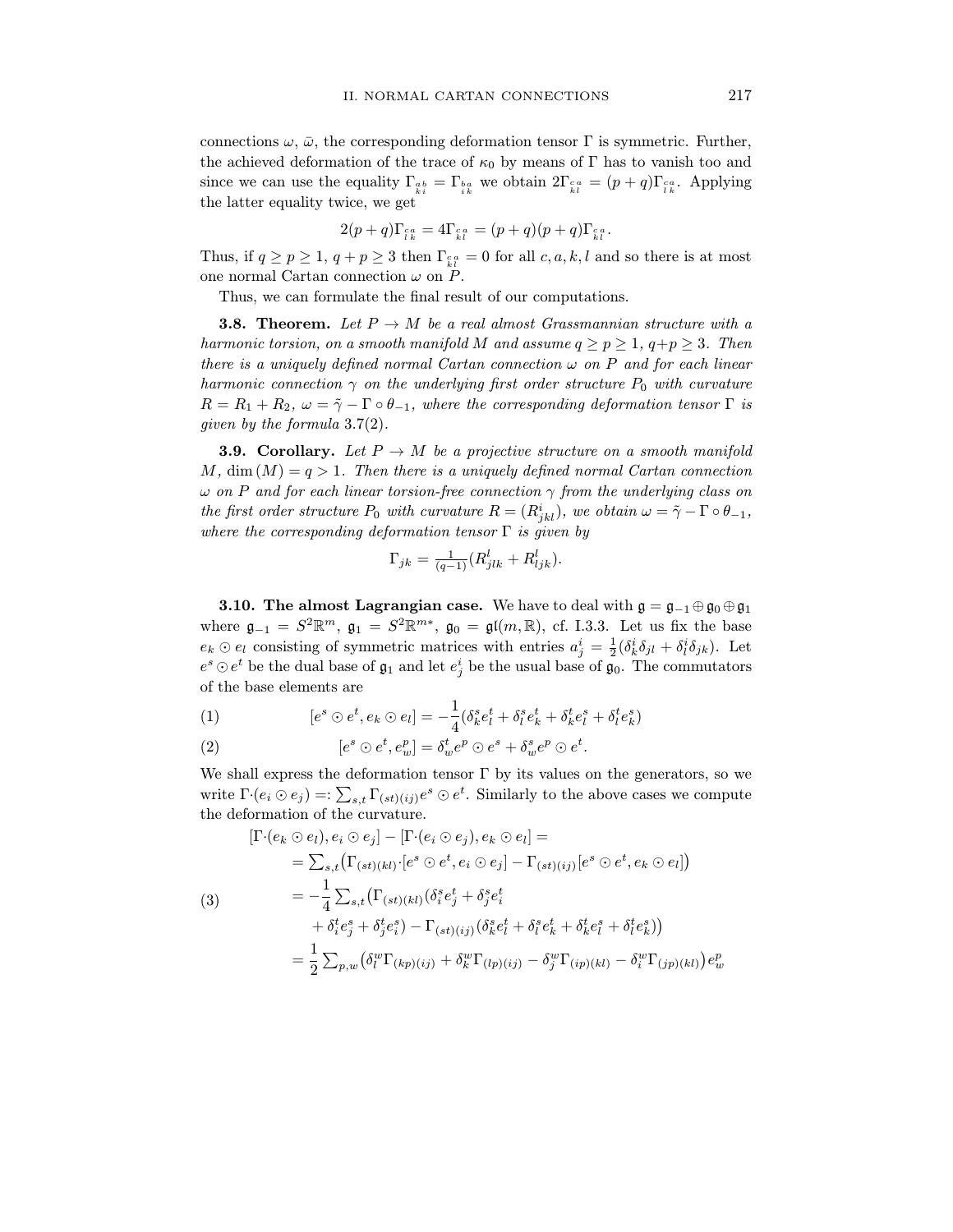In order to get the deformation of the trace we compute  $\partial^*(\kappa_0)(e_k \odot e_l)$ :

$$
[e^i \odot e^j, [\Gamma \cdot (e_k \odot e_l), e_i \odot e_j] - [\Gamma \cdot (e_i \odot e_j), e_k \odot e_l]]
$$
  
\n
$$
= \frac{1}{2} \sum_{p,w} (\text{the above coefficient at } e_w^p) (\delta_w^j e^p \odot e^i + \delta_w^i e^p \odot e^j)
$$
  
\n
$$
= \sum_{p,q} (\Gamma_{(kp)(ql)} + \Gamma_{(lp)(qk)} - (m+1)\Gamma_{(pq)(kl)}) e^p \odot e^q
$$

and so the value of the deformation of the trace on the generators is

(5) 
$$
\delta \operatorname{Tr}(\kappa_0)_{(pq)(kl)} = \delta \operatorname{Tr}(\kappa_0) (e_k \odot e_l, e_p \odot e_q)
$$

$$
= \Gamma_{(kp)(ql)} + \Gamma_{(lp)(qk)} - (m+1) \Gamma_{(pq)(kl)}.
$$

Now, similarly to the Grassmannian case, we have to consider a suitable combination. Surprisingly enough, we do not need the traces inside of  $\mathfrak{g}_0$  in order to nation. Surprises the tensor  $\Gamma$ , If we oughtlinite  $(5)$  into  $\frac{1}{\sqrt{2}}$  into the tensor  $\frac{1}{\sqrt{2}}$  is the substitute (5) into

$$
m\delta \operatorname{Tr}(\kappa_0)_{(pq)(kl)} + \delta \operatorname{Tr}(\kappa_0)_{(pk)(ql)} + \delta \operatorname{Tr}(\kappa_0)_{(pl)(qk)},
$$

we are left with  $(2 - m(m + 1))\Gamma_{(pq)(kl)}$  on the right hand side. Thus if we start with a linear harmonic connection  $\gamma$  on M and  $\kappa$  is the curvature of  $\tilde{\gamma}$ , then we with a linear matrices connection γ on the curvature of  $\alpha$  is the curvature of  $\gamma$ , then we can achieve can achieve vanishing of  $\sigma \kappa_0$  on the section which corresponds to  $\gamma$  by the choice

(6) 
$$
\Gamma_{(pq)(kl)} = \frac{1}{m(m+1)-2} (m \operatorname{Tr}(R)_{(pq)(kl)} + \operatorname{Tr}(R)_{(pk)(ql)} + \operatorname{Tr}(R)_{(pl)(qk)})
$$

where  $\text{Tr}(R)$  is the Ricci curvature of  $\gamma$ . In view of Lemma 3.3, this deformation tensor leads to a normal Cartan connection. Moreover, this deformation is uniquely determined by our computation. Thus, we have proved determined by our computation. Thus, we have proved by  $\mathbf{r}$ 

**3.11. Theorem.** Let  $P \rightarrow M$  be an almost Lagrangian structure with a har-<br>monic torsion, on a smooth manifold M with dimension greater then 2. Then there is a uniquely defined normal Cartan connection  $\omega$  on P and for each linear harmonic connection  $\gamma$  on the underlying first order structure  $P_0$  with curvature  $\overline{P}_{\alpha}$  on  $-\tilde{z}$ . For  $\theta$  where the compared first of form attention tensor F is given by the  $R_{\text{normal}}$   $\sim$  γ  $\sim$  Γ  $\sim$  1, where the corresponding deformation tensor  $\sim$  15 given by the formula 3.10(6) formula 3.10(6).

**3.12.** The almost spinorial case. The situation is very similar to the almost Lagrangian case. We have to proceed quite analogously with the symmetric matrices replaced by the antisymmetric ones.

 $\mu$  have  $\sigma = \Lambda^2 \mathbb{D}^m$   $\sigma = \Lambda^2 \mathbb{D}^{m*}$   $\sigma =$ We have  $\mathfrak{g}_{-1} = \Lambda^2 \mathbb{R}^m$ ,  $\mathfrak{g}_1 = \Lambda^2 \mathbb{R}^m$ ,  $\mathfrak{g}_0 = \mathfrak{g}_{\mathfrak{l}}(m, \mathbb{R})$ . The commutators of the

(1) 
$$
[e^s \wedge e^t, e_k \wedge e_l] = \frac{1}{4}(-\delta_l^s e_k^t + \delta_l^t e_k^s + \delta_k^s e_l^t - \delta_k^t e_l^s)
$$

(2) 
$$
[e^s \wedge e^t, e_w^p] = \delta_w^t e^s \wedge e^p - \delta_w^s e^t \wedge e^p.
$$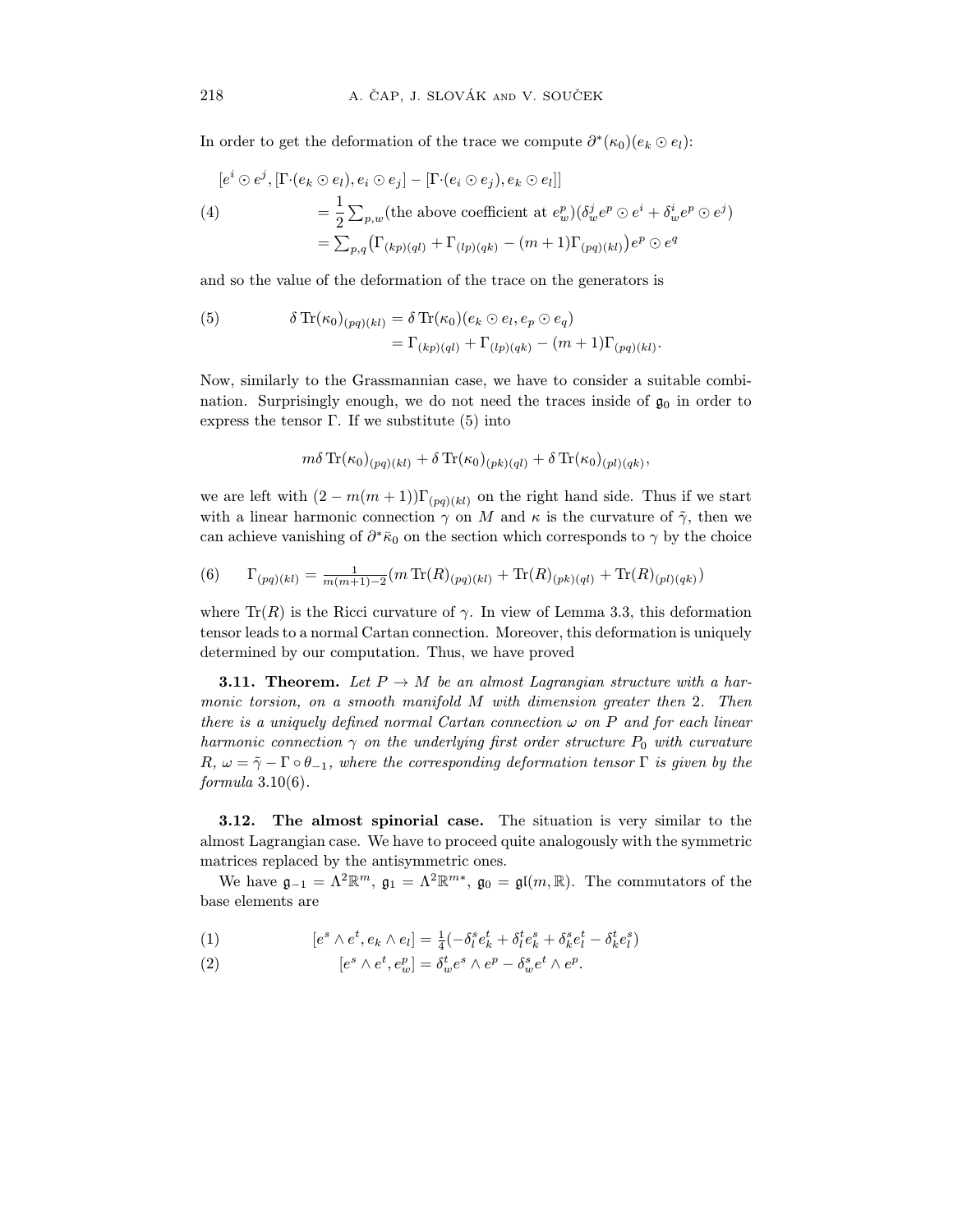We write,  $\Gamma$ · $(e_i \wedge e_j) =: \sum_{s,t} \Gamma_{[st][ij]}e^s \wedge e^t$ . Similarly as before we compute the deformation of the curvature.

$$
\begin{split} [\Gamma \cdot (e_k \wedge e_l), e_i \wedge e_j] - [\Gamma \cdot (e_i \wedge e_j), e_k \wedge e_l] \\ &= \sum_{s,t} \left( \Gamma_{[st][kl]} \cdot [e^s \wedge e^t, e_i \wedge e_j] - \Gamma_{[st][ij]} [e^s \wedge e^t, e_k \wedge e_l] \right) \\ (3) \qquad &= \frac{1}{4} \sum_{s,t} \left( \Gamma_{[st][kl]} (-\delta_j^s e_i^t + \delta_j^t e_i^s + \delta_i^s e_j^t - \delta_i^t e_j^s) \\ &- \Gamma_{[st][ij]} (-\delta_l^s e_k^t + \delta_l^t e_k^s + \delta_k^s e_l^t - \delta_k^t e_l^s) \right) \\ &= \frac{1}{2} \sum_{p,w} \left( \delta_i^w \Gamma_{[pj][kl]} + \delta_j^w \Gamma_{[ip][kl]} + \delta_k^w \Gamma_{[lp][ij]} + \delta_l^w \Gamma_{[pk][ij]} \right) e_w^p. \end{split}
$$

Further we compute

$$
\partial^*(\kappa_0)(e_k \wedge e_l) = [e^i \wedge e^j, [\Gamma \cdot (e_k \wedge e_l), e_i \wedge e_j] - [\Gamma \cdot (e_i \wedge e_j), e_k \wedge e_l]]
$$
  
\n
$$
(4) = \frac{1}{2} \sum_{p,w} (\text{the above coefficient at } e_w^p) (\delta_w^j e^i \wedge e_p - \delta_w^i e^j \wedge e^p)
$$
  
\n
$$
= \sum_{p,q} (\Gamma_{[pk][ql]} + \Gamma_{[lp][qk]} + (1-m) \Gamma_{[pq][kl]}) e^q \wedge e^p
$$
  
\n
$$
\delta \text{Tr}(\kappa_0)(e_k \wedge e_l, e_p \wedge e_q) = \Gamma_{[pk][ql]} + \Gamma_{[lp][qk]} - (m-1) \Gamma_{[pq][kl]}.
$$

Now, we have to find a suitable combination. Let us substitute (4) into

$$
m\delta\, \text{Tr}(\kappa_0)_{[pq][kl]} + \delta\, \text{Tr}(\kappa_0)_{[pk][ql]} - \delta\, \text{Tr}(\kappa_0)_{[pl][qk]}.
$$

Then only  $(2 - m(m - 1))\Gamma_{pq][kl]}$  remains on the right hand side. Thus if we start with a linear harmonic connection  $\gamma$  on M and  $\kappa$  is the curvature of  $\tilde{\gamma}$ , then we with a linear matricent connection γ on the curvature of  $\mu$ , then we have  $\sigma$  ( $\mu$ ), then we can we can write  $\sigma$ can achieve global vanishing of  $\sigma$ ∗ $\kappa_0$  by the choice (cf. Lemma 3.3)

(5) 
$$
\Gamma_{[pq][kl]} = \frac{1}{m(m-1)-2} (m \operatorname{Tr}(R)_{[pq][kl]} + \operatorname{Tr}(R)_{[pk][ql]} - \operatorname{Tr}(R)_{[pl][qk]} )
$$

where  $T(x)$  is the Ricci curvature of γ. Since this deformation is uniquely detter- $\mathbf{r}$  mined by  $\mathbf{r}$  and  $\mathbf{r}$  and  $\mathbf{r}$ 

**3.13. Theorem.** Let  $P \to M$  be an almost spinorial structure with a harmonic torsion, on a smooth manifold M with dimension greater then 2. Then there is a uniquely defined normal Cartan connection  $\omega$  on P and for each linear harmonic connection  $\gamma$  on the underlying first order structure  $P_0$  with curvature  $R, \omega =$  $\tilde{c}$ .  $\Gamma \circ \theta$  where the someomorphics defermation tensor  $\Gamma$  is given by 2.19(5)  $γ^2 = 0 = 1$ , where the corresponding deformation tensor  $\equiv$  is given by  $3.12$ (5).

- Alekseevsky D. V. and Michor P. W., *Differential geometry of Cartan connections*, Publ. Math. Debrecen **47** (1995), 349–375.
- Baston R. J., Almost Hermitian symmetric manifolds, I: Local twistor theory; II: Differential invariants, Duke Math. J.  $63$  (1991), 81-111, 113-138.
- Čap A. and Slovák J., On local flatness of AHS-manifolds, Rendiconti Circ. Mat. Palermo, Suppl. Cap A. and Slovak J., On local flatness of AHS-manifolds, Rendiconti Circ. Mat. Palermo, Suppl.<br>13 (1006) 05–101 Proceedings of the Winter School Ceometry and Physics Srní 1005  $\frac{1}{2}$  (1996), 95–101, Proceedings of the Winter School Geometry and Physics, Srn $\frac{1}{2}$